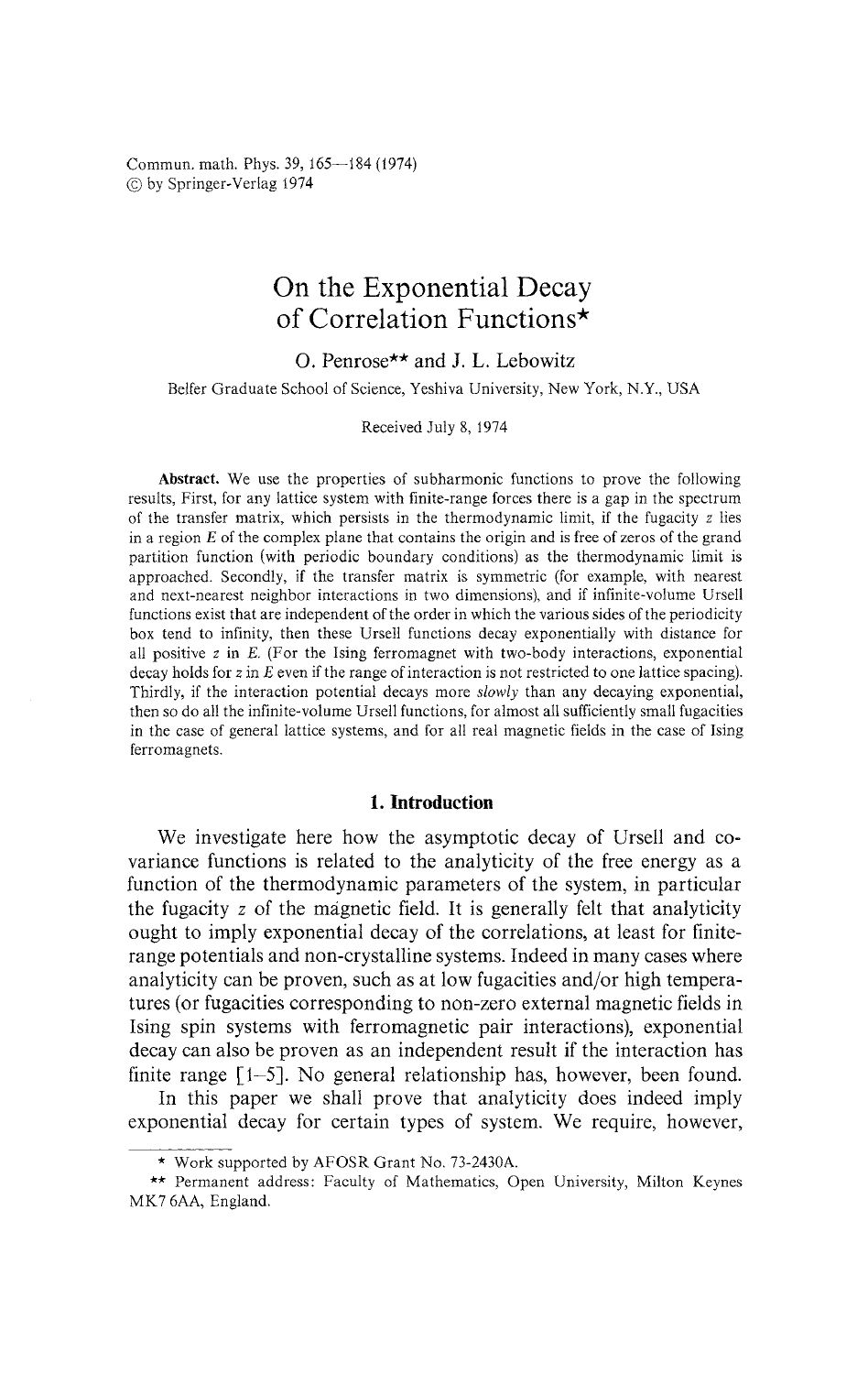that the free energy be analytic, in a region *E* of the complex z-plane containing the origin, for sufficiently large systems; this is stronger than requiring only that the thermodynamic limit of the free energy be analytic in the region *E.* This is analogous to the result [4] that an exponential bound for the decay of the Ursell functions for sufficiently large *Λ,* for all real z in a region *E,* implies that the thermodynamic free energy is infinitely differentiable for all real z in *E.*

A second aim of the paper is to prove the *absence* of exponential decay under certain conditions.

The main new idea is the use of the properties of subharmonic functions. An outline of this work has appeared earlier [5].

We first consider lattice systems with interactions of finite range. Here our results are based on the properties of the transfer matrix, the rate of exponential decay being related to the ratio of the moduli of its two largest eigenvalues [6]. We show that the logarithm of this ratio is subharmonic in any region *E* of the complex z-plane which intersects the real z axis and is free of zeros of the grand partition function for periodic boundary conditions. We also obtain a negative upper bound on this logarithm near  $z = 0$ , which is independent of the size of the system. Using the properties of subharmonic functions, we conclude that if *E* contains the origin and remains free of zeros as the thermo dynamic limit is approached, this logarithm is bounded away from zero (i.e. there is a gap in the spectrum of the transfer matrix) for all  $z$  in  $E$ as the thermodynamic limit is approached. The proof that the infinite volume Ursell functions have exponential decay in the direction of transfer can now be completed provided that the transfer matrix is symmetric, which is so if the range of interaction does not exceed one lattice spacing in any direction. (The proof for non-symmetric transfer matrices has so far eluded us.) Exponential decay in all directions will hold if the infinite-volume Ursell functions are independent of the order in which the sides of the periodicity box become infinite.

In the case of attractive two-body interactions (as in the Ising ferro magnet) a different method of proving exponential decay is available. It combines subharmonicity with Lieb and Ruelle's extension [7] of the Lee-Yang circle theorem. Since we do not use the transfer matrix in this case, the range of interaction need not be restricted to one lattice spacing.

We also consider systems with slowly decaying interactions, and show that for them the correlations also decay slowly. We assume that the fugacity z satisfies the condition  $0 \le z < a$ , where a is the radius of a disk in the complex plane within which the expansions of the distribution functions in powers of  $z$  are known to converge. To prove the result we show that the negative of the rate of exponential decay of the infinite volume Ursell functions is a non-positive subharmonic function of z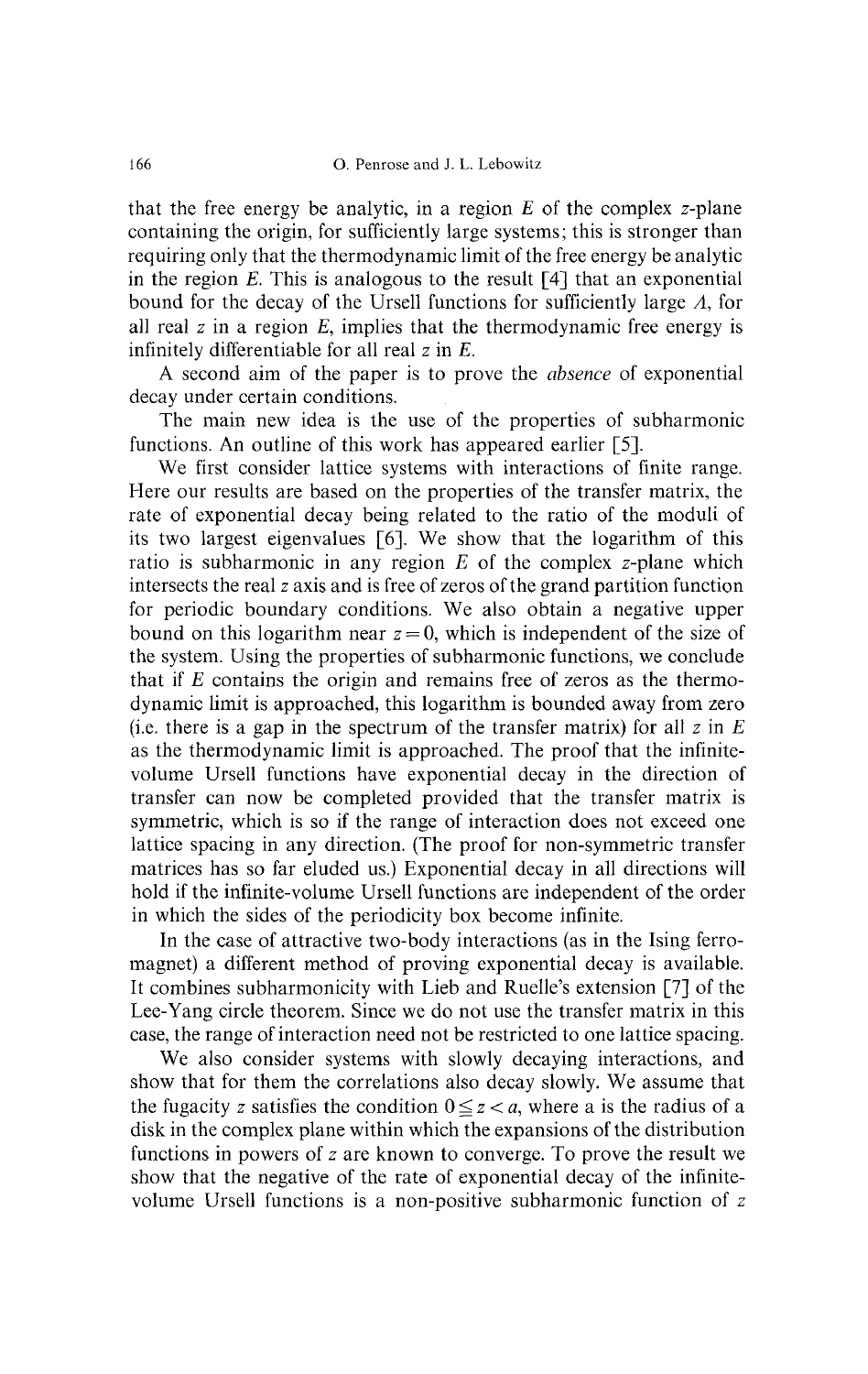within this disk. For interactions that decay slower than exponentially, the series expansions show that the rate of exponential decay is 0 at  $z = 0$ , and it follows from the properties of subharmonic functions that it is 0 for almost all z between 0 and *a.*

In the case of attractive two-body forces (Ising ferromagnets), the inequalities of Griffiths, Hurst and Sherman [8] enable us to extend this result to all positive values of z (i.e. all real values of the magnetic field variable).

## **2. Subharmonic Functions**

A function  $\psi$  defined in a region (connected open set)  $D \subset \mathbb{R}^2$  and taking values in the set  $[-\infty, +\infty)$  is said to be subharmonic [9] if

(a) *w* takes a value other than  $-\infty$  for some *z* in *D*.

(b) *ψ* is upper semi-continuous in *D.*

(c) for any region  $D_1$  whose closure lies in  $D$ , any harmonic function *h* satisfying  $h(z) \ge \psi(z)$  for all z on the boundary of  $D_1$  satisfies  $h(z) \ge \psi(z)$ for all z in  $D_1$ .

Every harmonic function is also subharmonic, and if  $f(z)$  is analytic in a region *D* of the complex plane then  $\ln |f(z)| = \text{Re}[\ln f(z)]$  is subharmonic in *D* (Ref. [9], p. 23).

The properties of subharmonic functions that we require are expressed in the following lemma:

**Lemma 1.** Let  $v_1, v_2, \ldots$  be a sequence of non-positive subharmonic *functions on a region D in*  $\mathbb{C}$ *, such that* 

$$
\limsup_{n \to \infty} v_n(z_0) = 0
$$

*for some*  $z_0 \in D$ . Then for any sufficiently smooth closed arc A of finite *length within* D, *we have*

$$
\limsup_{n \to \infty} v_n(z) = 0
$$

*for almost all z in A.*

*Proof.* Let C be a sufficiently smooth curve in *D* which encloses  $z_0$  and includes the arc A. Let  $G(z', z)$  be the Green's function for this contour, so that given any continuous real-valued function  $f(z)$ , defined for  $z \in C$ , the function

$$
w(z') = \int_C G(z', z) f(z) dz
$$
 (2.1)

is harmonic inside *C* and satisfies

$$
\lim_{z' \to z} w(z') = f(z) \qquad (z \in C) .
$$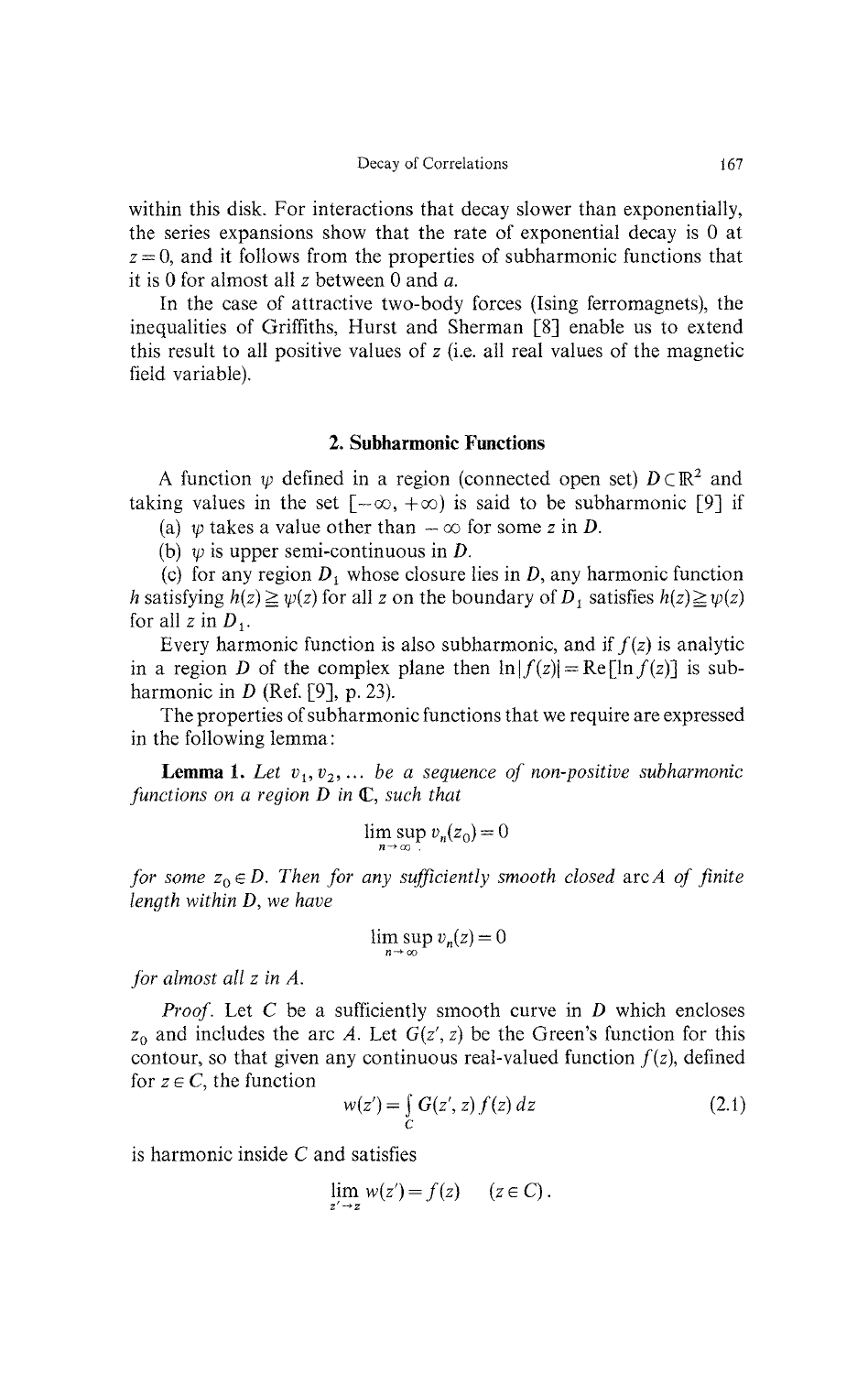Since  $v_n$  is subharmonic Eq. (2.1) gives, for any f satisfying  $f(z) \ge v_n(z)$  $(z \in C)$ , the inequality

$$
v_n(z_0) \leqq w(z_0) = \int\limits_C G(z_0, z) f(z) dz
$$

and hence, by taking the "inf" over all such functions  $f$ ,

$$
v_n(z_0) \leq \int_C G(z_0, z) v_n(z) dz . \tag{2.2}
$$

Since C is sufficiently smooth the Green's function  $G$  is bounded below (Ref. [9], p. 6), by the positive number

$$
G_{\min} = \min_{z \in C} G(z_0, z).
$$

It follows by (2.2) that

$$
v_n(z_0) \leq G_{\min} \int_C v_n(z) dz
$$
  
 
$$
\leq G_{\min} \int_A v_n(z) dz.
$$
 (2.3)

Fatou's lemma [10] gives

$$
\int_{A} \limsup_{n \to \infty} v_n(z) dz \ge \limsup_{n \to \infty} \int_{A} v_n(z) dz
$$
\n
$$
\ge \limsup_{n \to \infty} v_n(z_0) / G_{\min} \qquad \qquad \text{by (2.3)}
$$
\n
$$
= 0
$$

and since  $\limsup v_n(z)$  is non-positive the theorem is established.

**Corollary to Lemma 1.** If  $v_1, v_2, \ldots$  is a sequence of non-positive *subharmonic functions on a region D in* C, *and* lim sup *v<sup>n</sup> (z) <* 0 *for almost n->* oo *all z on a sufficiently smooth arc in D, then*  $\limsup v_n(z) < 0$  *for all z in D. (In particular of*  $v_n(z) = v(z) < 0$  *on some are then*  $v(z) < 0$  *for all z in D.)* 

# **3. The Transfer Matrix**

In the present section we formulate the transfer matrix method for many-body interactions of arbitrary finite range, and show that in a suitable region of the complex plane the gap between the two largest eigenvalues of the transfer matrix is a subharmonic function of the complex fugacity z.

We consider a lattice gas on a d-dimensional periodic cuboidal lattice

$$
\Lambda = \{x : x = (x_1, \dots, x_d) \text{ and } x_i \in \{0, 1, \dots, L_i - 1\}\}
$$

where  $L_1, \ldots, L_d$  are any positive integers. The configuration of the system is specified by giving the set *X* of occupied sites.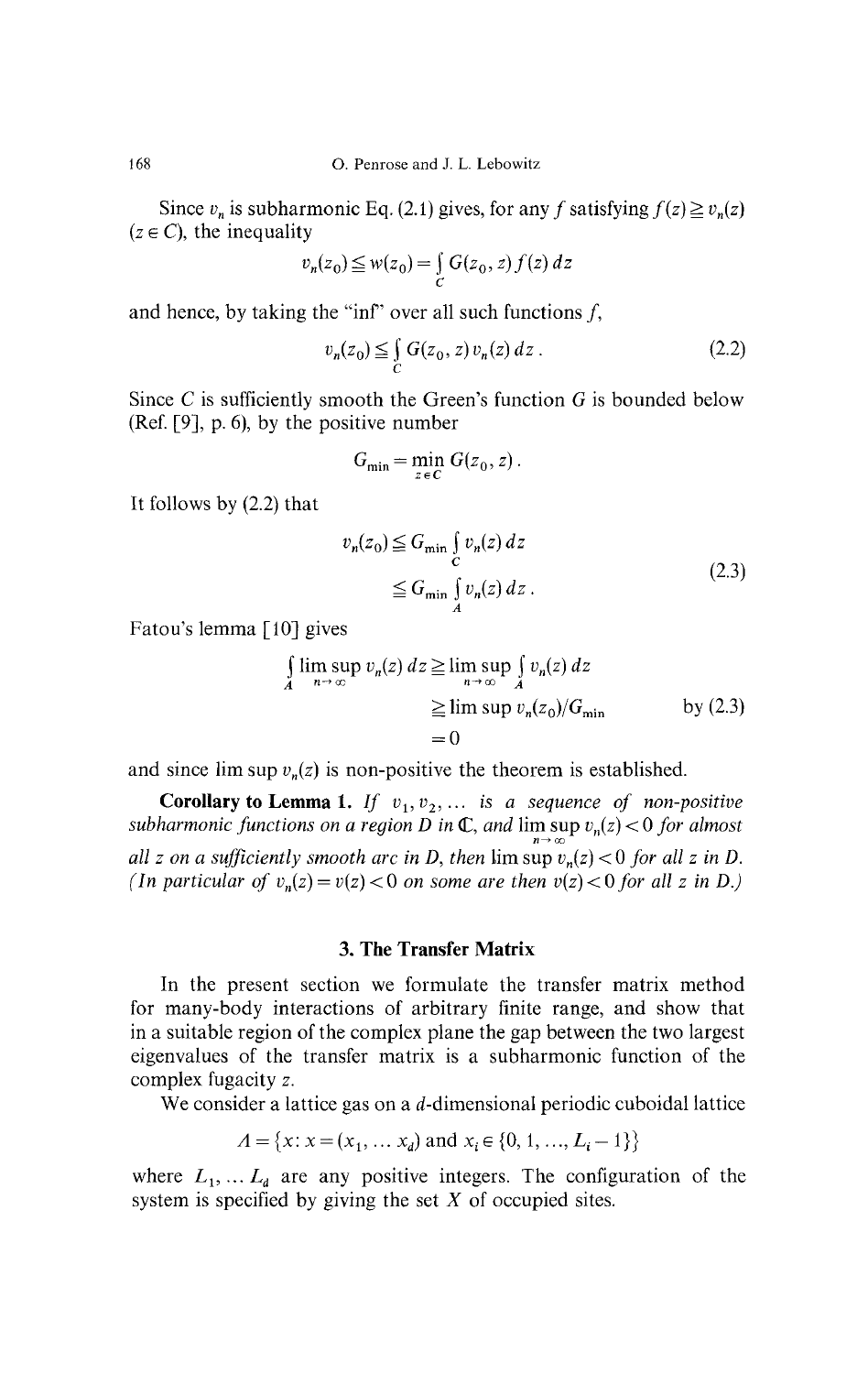For each configuration *X,* the energy of the periodic system is

$$
H_A(X) = \sum_{Y \subset X} \phi_A(Y) \quad (X \subset A)
$$

Here the interaction potential  $\phi_A$  is a function on the subsets of A, given by

$$
\phi_{A}(\emptyset) = 0
$$
\n
$$
\phi_{A}(\{x\}) = \phi(\{x\})
$$
\n
$$
\phi_{A}(\{x, y\}) = \sum_{a \in G(A)} \phi(\{x, y + a\})
$$
\n
$$
\phi_{A}(\{x, y, z\}) = \sum_{a, b \in G(A)} \phi(\{x, y + a, z + b\}), \text{ etc.}
$$

where  $G(\Lambda) = \{a = (a_1, ..., a_d): a_i / L_i \in \mathbb{Z}\}\$ and  $\phi$  is a function on the subsets of  $\mathbb{Z}^d$  which is independent of A. This "free" interaction potential  $\phi$  has the properties

$$
\phi(X) \in \{R, +\infty\} \qquad (X \subset \mathbb{Z}^d),
$$
  
\n
$$
\phi(X + q) = \phi(X) \qquad (q \in \mathbb{Z}^d),
$$
  
\n
$$
\phi(X) = 0 \qquad \text{if} \qquad d(X) > R,
$$

where  $X + q$  is the set obtained by translating every number by X by an amount  $q, d(X)$  is the diameter of the set X, i.e. the largest distance between any pair of members of *X* calculated using the distance function

$$
d(\mathbf{x}, \mathbf{y}) = \mathbf{M}_{i} \mathbf{x} \, |x_{i} - y_{i}| \quad (x, y \in \mathbb{Z}^{d}),
$$

and *R* is a positive integer which represents the range of the interactions.

The grand partition function  $\mathcal{Z}_\lambda$  is defined by

$$
\Xi_A(z) = \sum_{X \subset A} \exp(-\beta H_A(X))
$$

where the fugacity *z* is

$$
z = \exp - \beta \phi(\{x\})
$$

(which is independent of *x* because of translational invariance) and  $\beta$  > 0 is the inverse temperature. To simplify matters we shall not indicate the explicit dependence of  $\mathcal{Z}_A$  on  $\beta$  or any parameters in  $\phi$ .

The transfer matrix *T* is a square matrix whose rows and columns are labelled by subsets of a layer of A with thickness  $R - 1$ , which we shall call *W:*

$$
W = \{x : x \in A \text{ and } x_1 \le R - 1\}.
$$

For any pair  $I, J$  of subsets of  $W$ , the  $(I, J)$  element of  $T$  is defined to be 0 if  $H_A(I)$  or  $H_A(J) = +\infty$ , and otherwise to be

$$
\langle I | T | J \rangle = \exp - \beta \left[ \frac{1}{2} H_A(I) + \frac{1}{2} H_A(J) + \sum_{\substack{X \subset I, \\ X + \theta, Y + \theta}} \sum_{\substack{Y \subset \tau, \\ Y + \theta}} \phi_A(X \cup Y) \right]
$$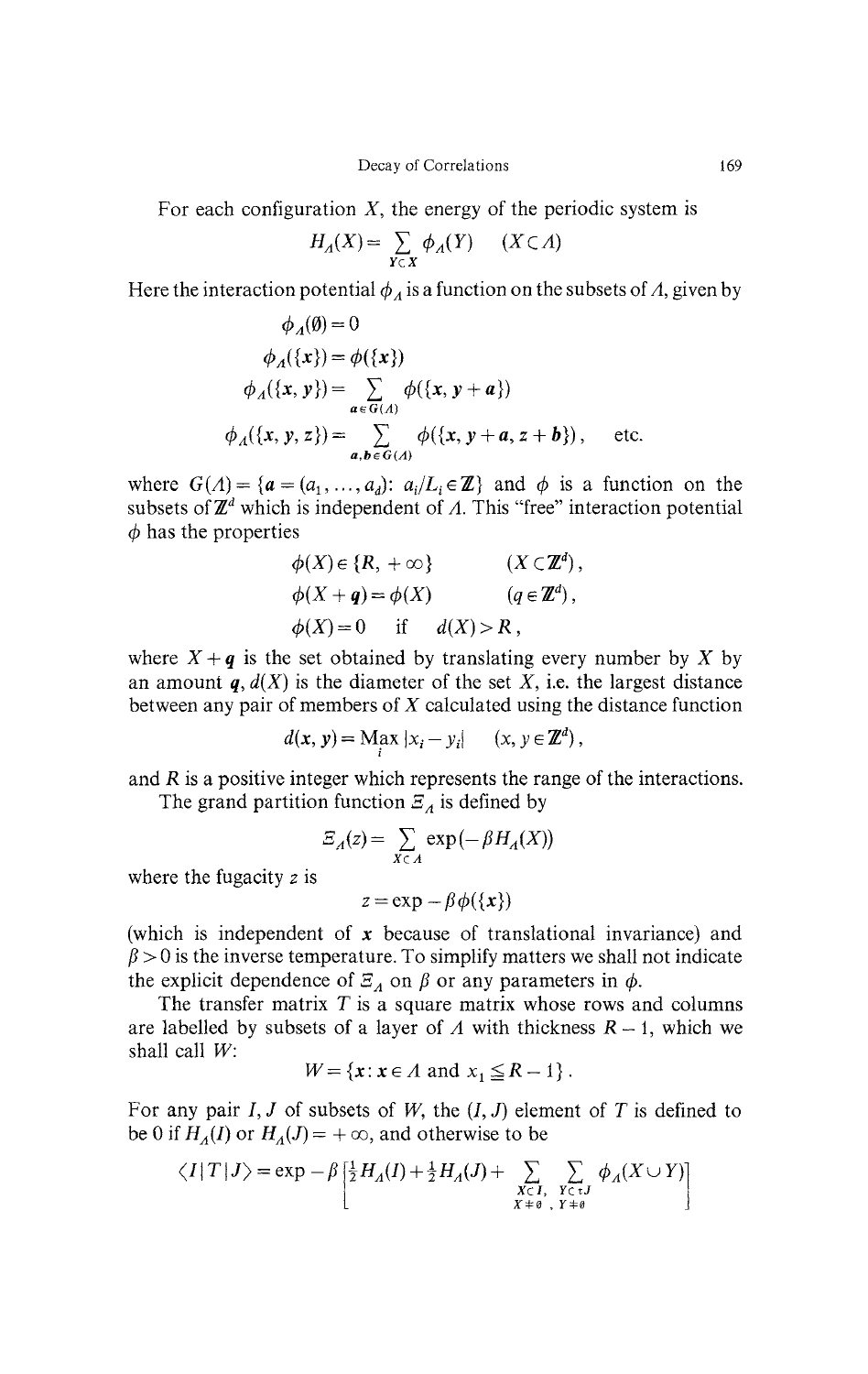where  $\tau J$  means  $J + (R, 0, ..., 0)$ , the set obtained by translating the set *J* a distance *R* in the  $(1, 0, \ldots, 0)$  direction. Provided  $L_1$  is an integral multiple of *R*, say  $L_1 = mR$ , with  $m \geq 3$ , the grand partition function can be written [11]

$$
E_{A}(z) = \text{trace} (T^{m})
$$
  
= 
$$
\sum_{i=1}^{k} \lambda_{i}^{m}
$$
 (3.1)

where  $k = 2^{|W|}$  and  $\lambda_1, \ldots, \lambda_k$  are the characteristic values of T. We assume these to be arranged so that

$$
|\lambda_1| \geq |\lambda_2| \geq |\lambda_3| \geq \cdots
$$

There is a formula similar to (3.1) for values of *L* that are not integer multiples of *R,* but we shall not need it.

Since the elements of T depend on *z*, so do the characteristic values  $\lambda_i$ . They also depend on  $W$  (but not on  $L_1$ ), so that a more complete notation would be  $\lambda_i(z)$  or  $\lambda_i(z, W)$ .

In addition to giving the useful formula (3.1), the characteristic values of *T* also control the decay of the correlation functions: as noted by Onsager [12] (see also [6]) the rate of exponential decay is given (under suitable conditions on z) by  $\ln |\lambda_1/\lambda_2|$ . (This quantity is also related to the mass gap in Euclidean field theory: see Section 7 of this paper.) The Perron-Frobenius theorem [13] tells us that if all elements of the matrix T are positive then  $\lambda_1$  is positive and the rate of decay  $\ln |\lambda_1/\lambda_2|$  is also positive. The condition of positive matrix elements can be satisfied if  $z > 0$  and  $\phi(X) < +\infty$  for all X. Even if  $\phi(X) = +\infty$  for some *X*, so that some matrix elements of *T* are 0, we can still show that  $\lambda_1$  and  $\ln |\lambda_1/\lambda_2|$  are strictly positive, by ordering the subsets *I* so that those with  $H_A(I) < \infty$  come first. Then T can be written in partitioned form

$$
T = \begin{bmatrix} T_0 | 0 \\ \hline 0 | 0 \end{bmatrix} \tag{3.2}
$$

where the characteristic values of  $T$  and  $T_0$  are the same apart from some zeros. Moreover, the two largest characteristic values of  $T_0^2$  are  $\lambda_1^2$  and  $\lambda_2^2$ , and since

$$
\langle I | T_0^2 | J \rangle = \sum_{K} \langle I | T_0 | K \rangle \langle K | T_0 | J \rangle
$$
  
\n
$$
\geq \langle I | T_0 | \emptyset \rangle \langle \emptyset | T_0 | J \rangle
$$
  
\n
$$
= \exp \left[ -\frac{1}{2} \beta H_A(I) - \frac{1}{2} \beta H_A(J) \right] > 0 ;
$$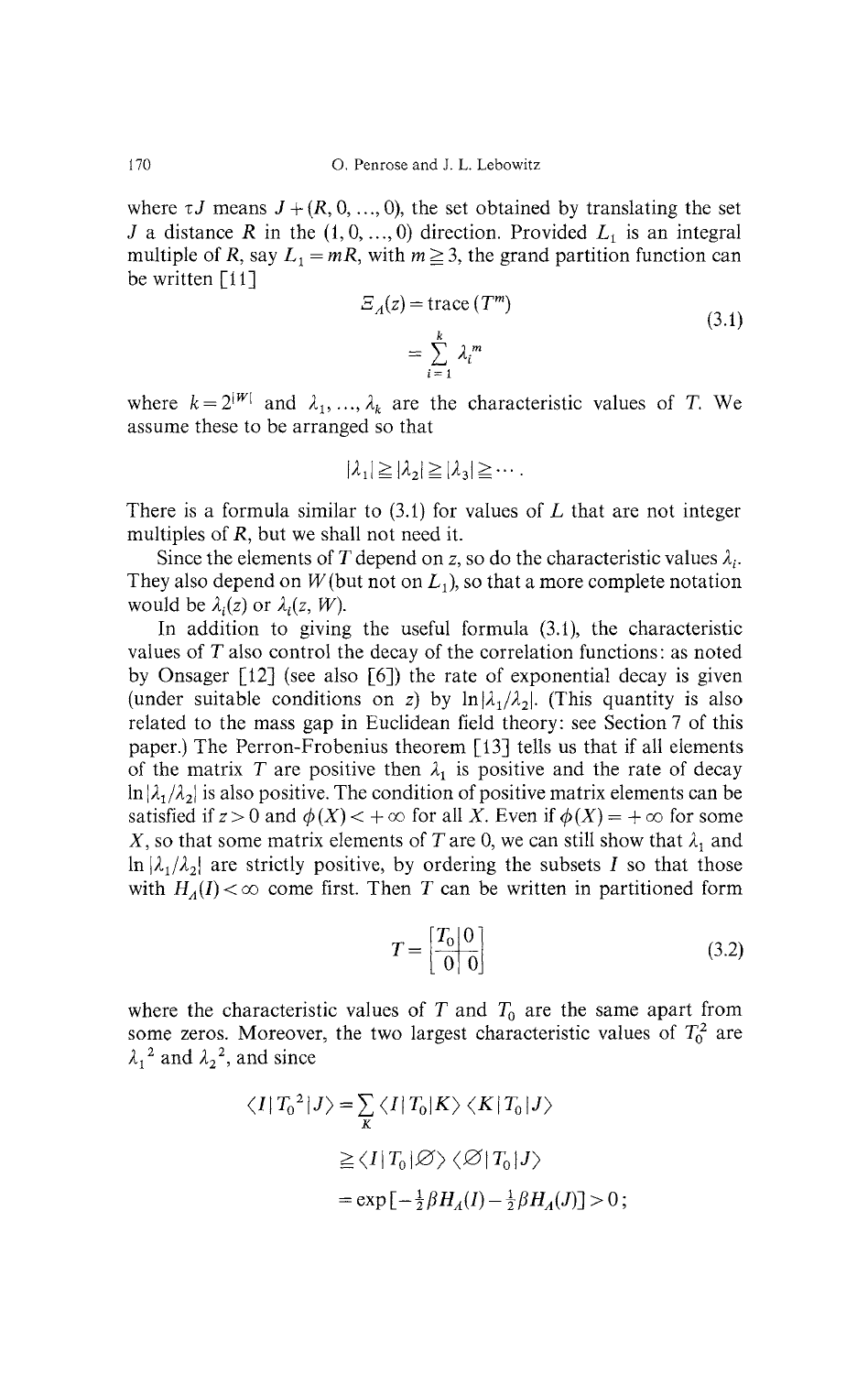we see from the Perron-Frobenius theorem applied to  $T_0^2$  that  $\lambda_1^2 > |\lambda_2|^2 \ge 0.$ <br>**Due** the same **|**

By the same theorem applied to T we know that  $\lambda_1 \geq 0$  and hence we can conclude, as required, that  $\lambda_1 > 0$  and  $\ln|\lambda_1/\lambda_2| > 0$  for all  $z > 0$ .

Unfortunately, when we consider the thermodynamic limit, we find that these considerations only prove exponential decay for the "one dimensional" limit, in which *L<sup>x</sup>* dimensional" limit, in which  $L_1$  becomes large at fixed cross-section W. It is still possible that  $\ln|\lambda_1/\lambda_2|$  might go to zero when one or more of the  $L_2, ..., L_d$  also become large. In this and the next section we develop a<br>training for dealing with this second as The first stan is to show that technique for dealing with this question. The first step is to show that  $\ln|A_2/A_1|$  is a subharmonic function of z in a suitable Region *D* of the complex plane. Since  $\prod_{i=1}^{\infty} \frac{\lambda_2}{\lambda_1}$  is negative for  $z > 0$  and non-positive for all z, this subharmonicity would be enough to prove that  $\ln |\lambda_2/\lambda_1|$ | is negative for all z in  $D$  at any fixed  $W$ , but not necessarily in the limit of large W. We therefore prove further that, as W becomes large,  $\ln |\lambda_2/\lambda_1|$ is bounded away from zero on an arc in  $D$ ; then Lemma 1 will give the required result that  $\ln |v_2/v_1|$  is bounded away from zero throughout the region and, in particular, at all points in the region for which  $z > 0$ .

**Lemma 2.** *Let G be a region (connected open set) in the complex z-plane which is simply connected, intersects the positive real axis, and is free of zeros of Ξ (z), the grand partition function for periodic boundary conditions, for all sufficiently large*  $L_1$  (at fixed W). Then

- (i)  $\ln |\lambda_1(z)|$  *is harmonic in D.*
- (ii)  $\ln |\lambda_2(z)|$  is subharmonic in D.
- (iii)  $\ln |\lambda_2(z)/\lambda_1(z)|$  is subharmonic in D.

*Proof.* By the Yang-Lee theorem [14], we know that the limit

$$
\zeta(z) = \lim_{L_1 \to \infty} \frac{\ln \Xi_A(z)}{L_1} \tag{3.3}
$$

exists for any  $z \in D$ , and defines an analytic function  $\zeta$  in D. The limit  $L_1 \rightarrow \infty$  is taken at constant *W*, and  $\zeta(z)$  therefore depends on *W* as well as z, but we do not show this dependence in our notation. The branch of the logarithm is chosen to be real at some selected point on the real positive axis (and hence on any segment of the positive real axis that lies within *D* and includes this point). For large L, this branch is unique once the selected point has been chosen, since  $\mathcal{Z}_4(z)$  has no zeros in *D*. If *D* intersects the positive real axis in two distinct segments, we cannot be sure that  $\zeta(z)$  is real on the segment that does not contain the chosen point, but this does not affect our result.

To show that  $\ln |\lambda_1(z)|$  is harmonic in D, we show that it is proportional to the real part of the analytic function *ζ.* Indeed, the substitution of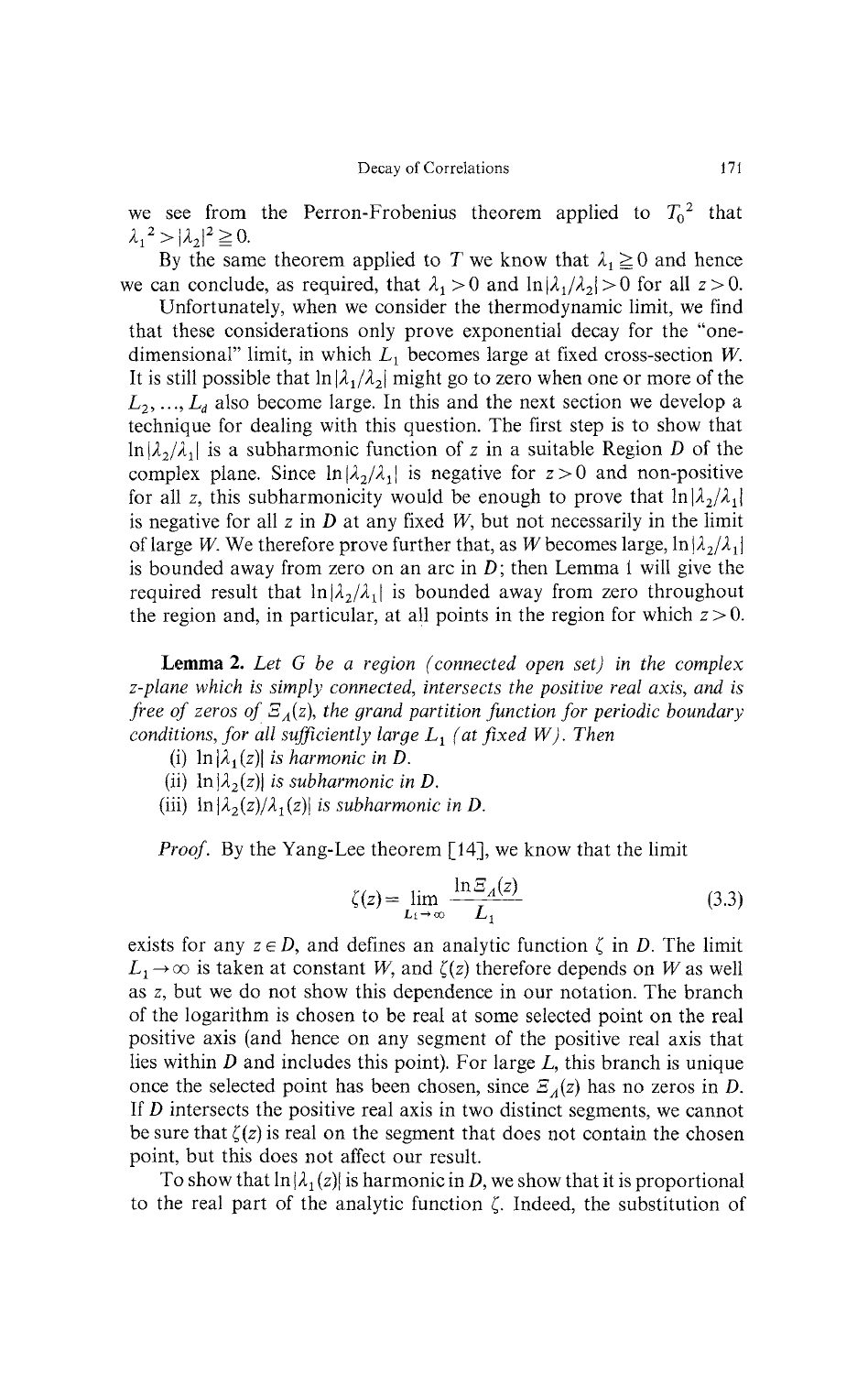(3.1) into (3.3) gives

$$
\operatorname{Re}\zeta(z) = \lim_{m \to \infty} \frac{1}{mR} \ln \left| \sum_{i=1}^{k} \lambda_i(z)^m \right|
$$
  
=  $\frac{1}{R} \ln |\lambda_1(z)| + \frac{1}{mR} \lim \ln \left| \sum_{i=1}^{k} \left( \frac{\lambda_i(z)}{\lambda_1(z)} \right)^m \right|.$ 

The first term of the summation in the last line is 1 and the ones after it are arranged in order of decreasing magnitude. For large *m* we need only consider those for which  $|\lambda_i/\lambda_1| = 1$ , say the first k' terms  $(k' \ge 1)$ ; (as we shall show their sum does not vanish). The sum of these terms is [15] an almost periodic function of  $m$  and therefore includes among its limit points as  $m \to \infty$  its value for  $m = 0$ , which is k'. The sequence  $m^{-1}\ln|\Sigma(\lambda_i/\lambda_j)^m|$  therefore includes among its limit points the number  $\lim_{m \to \infty} (m^{-1} \ln k) = 0$ . But since  $z \in D$  we know that this sequence converges, and hence its limit is 0 and our equation reduces to

$$
\operatorname{Re}\zeta(z) = R^{-1}\ln|\lambda_1(z)| \quad (z \in D).
$$

This completes the proof of Part (i), that  $ln|\lambda_1(z)|$  is harmonic in *D*.

To prove Part (ii), let *z<sup>0</sup>* be any point in D, let *s* be the number of characteristic values with magnitudes at least as great as  $\lambda_2(z_0)$ , and choose M so that

$$
|\lambda_2(z_0)| = \dots = |\lambda_s(z_0)| > M > |\lambda_{s+1}(z_0)|.
$$

Let C denote a contour in the complex  $\lambda$ -plane as shown in Fig. 1.



Fig. 1. Contour used in the proof of Lemma 2. In this figure  $\lambda_i$  means  $\lambda_i(z_0)$ 

with the radius of the larger circle chosen greater than  $|\lambda_1(z_0)|$ , the radius of the smaller circle chosen equal to  $M$ , and the two-way connecting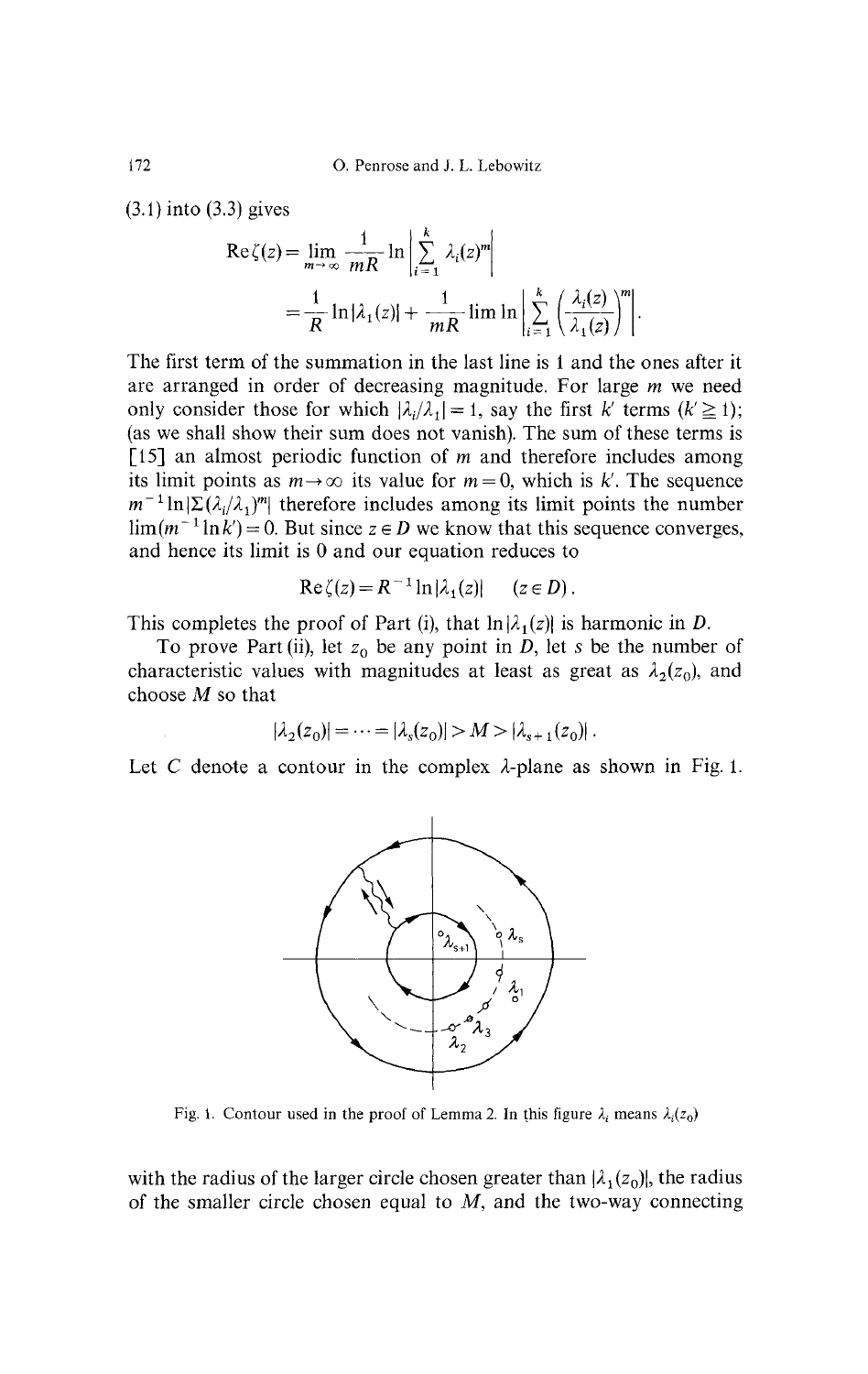path chosen to avoid all the characteristic values  $\lambda_i(z_0)$ , and consider the expression

$$
f(z) = \exp\left\{\frac{1}{2\pi i} \int \ln \lambda \frac{p'(\lambda; z)}{p(\lambda; z)} d\lambda \right\}
$$

$$
p(\lambda; z) = \det(T(z) - \lambda I)
$$

where

is the characteristic polynomial of  $T(z)$ ,  $p'(\lambda; z)$  is its derivative with respect to *λ,* and the branch of In *λ* may be chosen arbitrarily. Evaluating the integral by residues, we see that  $f(z)$  is equal to the product of the characteristic values of *T(z)* lying between the two circles, and in particular

$$
f(z_0) = \lambda_1(z_0) \dots \lambda_s(z_0) \, .
$$

Since the elements of  $T(z)$  depend continuously on z, so do its characteristic values; hence the formula

$$
f(z) = \lambda_1(z) \dots \lambda_s(z)
$$

holds in some neighborhood  $N = \{z : |z - z_0| < \delta\}$  of  $z_0$  within which  $|\lambda_{s}(z)|$  stays larger than M,  $|\lambda_{1}(z)|$  stays smaller than the outer radius of C, and no characteristic value lies on the two-way connecting path.

Looking back at the definition of  $f$ , we see that the integrand is analytic as a function of z throughout N and therefore  $f(z)$  is also analytic in N. It follows that  $\ln |f(z)|$  is subharmonic in N, and hence that the function

$$
\ln|\lambda_2(z)\dots\lambda_s(z)| = \ln|f(z)| - \ln|\lambda_1(z)|
$$

is subharmonic in N since  $\ln |\lambda_1(z)|$  is harmonic by (i). Consequently we have, for sufficiently small positive  $\delta$ ,

$$
\ln|\lambda_2(z_0)| = \frac{1}{s-1} \ln |\lambda_2(z_0) \dots \lambda_s(z_0)|
$$
  
\n
$$
\leq \frac{1}{s-1} \frac{1}{2\pi} \int_0^{2\pi} \ln |\lambda_2(z_0 + \delta e^{i\theta}) \dots \lambda_s(z_0 + \delta e^{i\theta})| d\theta
$$
 (3.4)  
\n
$$
\leq \frac{1}{2\pi} \int_0^{2\pi} \ln |\lambda_2(z_0 + \delta e^{i\theta})| d\theta
$$

where the second line comes from the fact that  $\ln |\lambda_2 ... \lambda_s|$  is subharmonic in *N*, and the last from our convention  $|\lambda_2| \geq |\lambda_3| \geq \cdots$ .

The inequality (3.4), being true for any  $z_0$  in D, is sufficient to prove (Ref. [9], p. 7) that  $\ln |\lambda_2(z)|$  is subharmonic in D, so that Part (ii) is proved. Part (iii) now follows immediately from parts (i) and (ii), and so the proof of Lemma 2 is complete.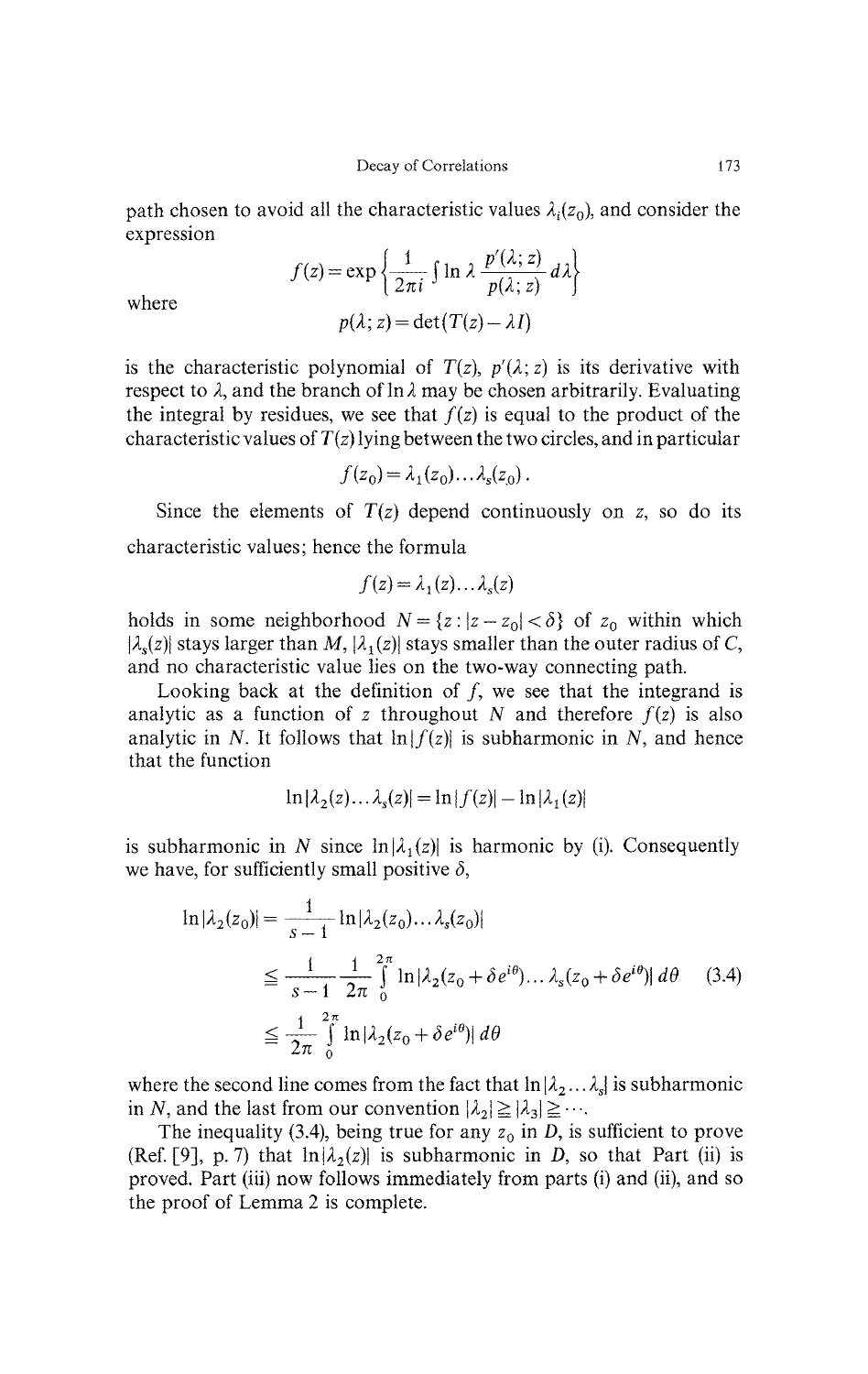### **4. The Eigenvalue Gap for Large Cross-Sections**

In this section we shall combine the lemma just proved with a further lemma to prove our main result about the transfer matrix, that under suitable conditions the gap in its spectrum stays away from zero as the cross-section becomes very large.

**Theorem 1.** *Let E be a region (connected open set) in the z-plane which contains the origin z* = 0 *and is free of zeros of*  $\mathbb{E}_A(z)$  *when all of*  $L_1, L_2, ..., L_d$  are sufficiently large. Then, for any fixed  $z_0$  in E, the "gap"  $\ln|\lambda_1(z_0)/\lambda_2(z_0)|$  in the spectrum of the transfer matrix remains positive *(rather than approaching zero) in the limit where any or all of*  $L_2, ..., L_d$ *become large.*

*Proof.* For all sufficiently large  $L_1, \ldots, L_d$ , the region E is free of zeros of *Ξ (z)* and we can therefore find a simply-connected region *D* which satisfies the following conditions

- (i) it is a subset of  $E$ ,
- (ii) it contains  $z_0$ ,
- (iii) it contains a segment of the positive real axis.

The Region *D* then satisfies the conditions of Lemma 2, and so  $\ln |\lambda_2/\lambda_1|$  is subharmonic in *D*.

Let  $v_1, v_2, \ldots$  be the sequence of functions on *D* defined by

$$
v_i(z) = \ln |\lambda_2(z, W_i)/\lambda_1(z, W_i)|
$$

where  $W_1, W_2, \ldots$  is any increasing sequence of cuboidal subsets of  $\mathbb{Z}^d$ , all having the same thickness *R* in the (1,0, ...,0) direction, and with at least one of their widths  $L_2, ..., L_d$  in the other directions increasing without limit as  $i \rightarrow \infty$ . The functions  $v_1, v_2, \dots$  are all negative and, by Lemma 2 subharmonic on *D.* Hence, by the corollary to Lemma 1, we shall have proved our theorem if we can prove the next lemma, which shows that  $\ln\{\lambda_2/\lambda_1\}$  has a negative upper bound, independent of  $L_2, \ldots, L_d$ , on an arc of finite length in *D*.

**Lemma 3.** *There exists a positive number* α, *not depending on W, such that*

 $|z| < a$  implies  $|\lambda_2(z, W)/\lambda_1(z, W)| < |z/a|$ .

*Proof.* The proof falls into two parts. First, we show that if  $f$  and *g* are any two functions, one depending only on the configuration in *W* and the other only on the configuration in the *nth* slice in succession after *W*, then their covariance (computed in the limit  $L_1 \rightarrow \infty$ ) must decrease (with increasing *n*) at least as fast as  $|z/a|^n$  when  $|z| < a$ . Second, we exhibit a pair of such functions  $f, g$  whose covariance (in the limit  $L_1 \rightarrow \infty$ ) is exactly  $|\lambda_2/\lambda_1|^n$ . It then follows that  $|\lambda_2/\lambda_1| \leq |z/a|$  as required.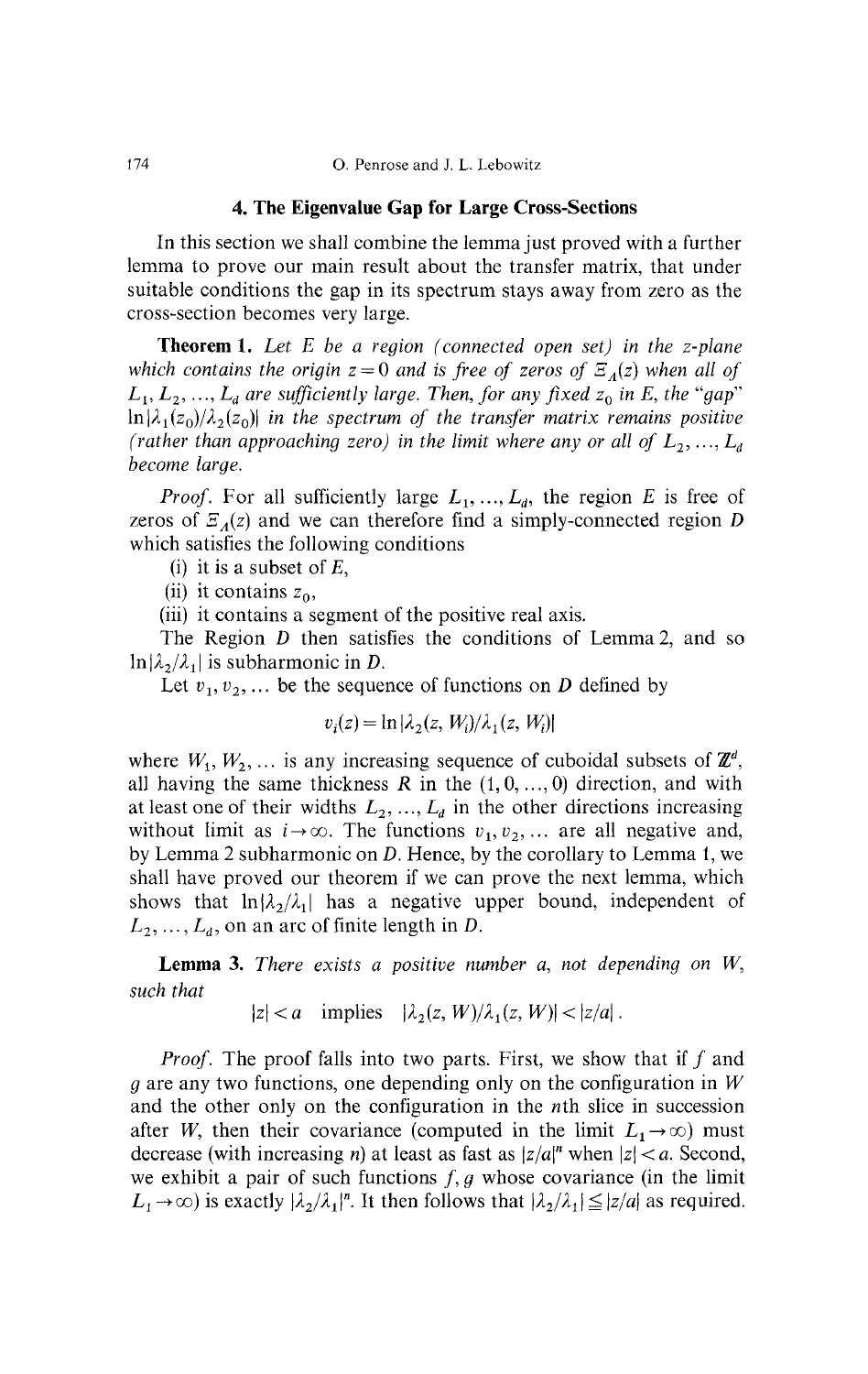For the first part of the proof, let f and g be any real-valued functions on the subsets *W,* and define their covariance at distance *n* as

$$
\chi(z, n; m, W) = \langle f\tau^n g \rangle - \langle f \rangle \langle g \rangle = \sum_{X \subset A} \prod_A (X) f(X \cap W) g(\tau^{-n} X \cap W)
$$
  

$$
- \sum_{X \subset A} \prod_A (X) f(X \cap W) \sum_{X \subset A} \prod_A (X) g(\tau^{-n} X \cap W) \qquad (4.1)
$$
  
where  

$$
\prod_A (X) = \mathbb{E}_A^{-1} \exp[-\beta H_A(X)]
$$

is the equilibrium measure on the sets  $X \subset A$ , and  $\tau^{\pm n}X$  is the set obtained by translating every element of X by a distance  $nR$  in the  $(1,0, ..., 0)$ direction, so that  $A = W \cup \tau W \cup \tau^2 W \cup \cdots \cup \tau^{m-1} W$ .

The covariance  $\chi(z, n; m, W)$  can (see [4]) be expressed in terms of the distribution functions and thus as a finite sum of products of Ursell functions  $u(X, z; A)$  (called cluster functions in [2]) such that (for  $m > 2n$ ) at least one of the Ursell functions in each product refers to a set *X* with diameter  $\geq (n-1)R$ . It was shown by Gallavotti and Miracle-Sole [3] that such Ursell functions have a bound independent of *A* (for sufficiently large *A)* of the form

$$
|u(X, z; A)| \leq C(X, z') |z/a|^n \quad \text{for} \quad |z| \leq z'
$$

where *z'* is any positive number less than α, and *α* is a known lower bound on the radius of convergence of the Mayer fugacity expansions. Hence, by expressing the averages in (4.1) in terms of Ursell functions, we can prove that

$$
\lim_{m \to \infty} |\chi(z, n; m, W)| \leq A \left| \frac{z}{a} \right|^n \quad \text{for} \quad |z| \leq z' \tag{4.2}
$$

where *A* depends on  $f$ ,  $g$ , and  $z'$  but is independent of *n*. When  $f$  and  $g$ depend on *W* then *A* will also depend on *W.*

For the second part of the proof, we choose f and g so that  $\chi(z, n; m, W)$ is equal, in the limit  $m \rightarrow \infty$ , to  $|\lambda_2/\lambda_1|^n$ ; then it will follow, by considering the ratio of the two sides of (4.2) for very large *n*, that  $|\lambda_2/\lambda_1| \leq |z/a|$ . Let *P* be a non-singular square matrix such that  $Q = P^{-1}TP$  is in Jordan normal form with  $\lambda_1$  in the top left-hand corner and  $\lambda_2$  next to it on the diagonal. Denoting the columns of *P* by  $|1\rangle$ ,  $|2\rangle$ , ... we have, for *z* real, since  $\lambda_2 + \lambda_1$ ,

$$
T|1\rangle = \lambda_1|1\rangle \quad \text{and} \quad T|2\rangle = \lambda_2|2\rangle. \tag{4.3}
$$

For each  $I \subset W$  we define

$$
g(I) = \frac{\langle I | 2 \rangle}{\langle I | 1 \rangle} \quad \text{if } H_A(I) < \infty \text{ and } = 0 \text{ if not,}
$$

where  $\langle I \rangle$  denotes the row matrix with a 1 in the position labelled by I and zeros everywhere else; thus  $\langle I|1\rangle$  is the entry labelled by I in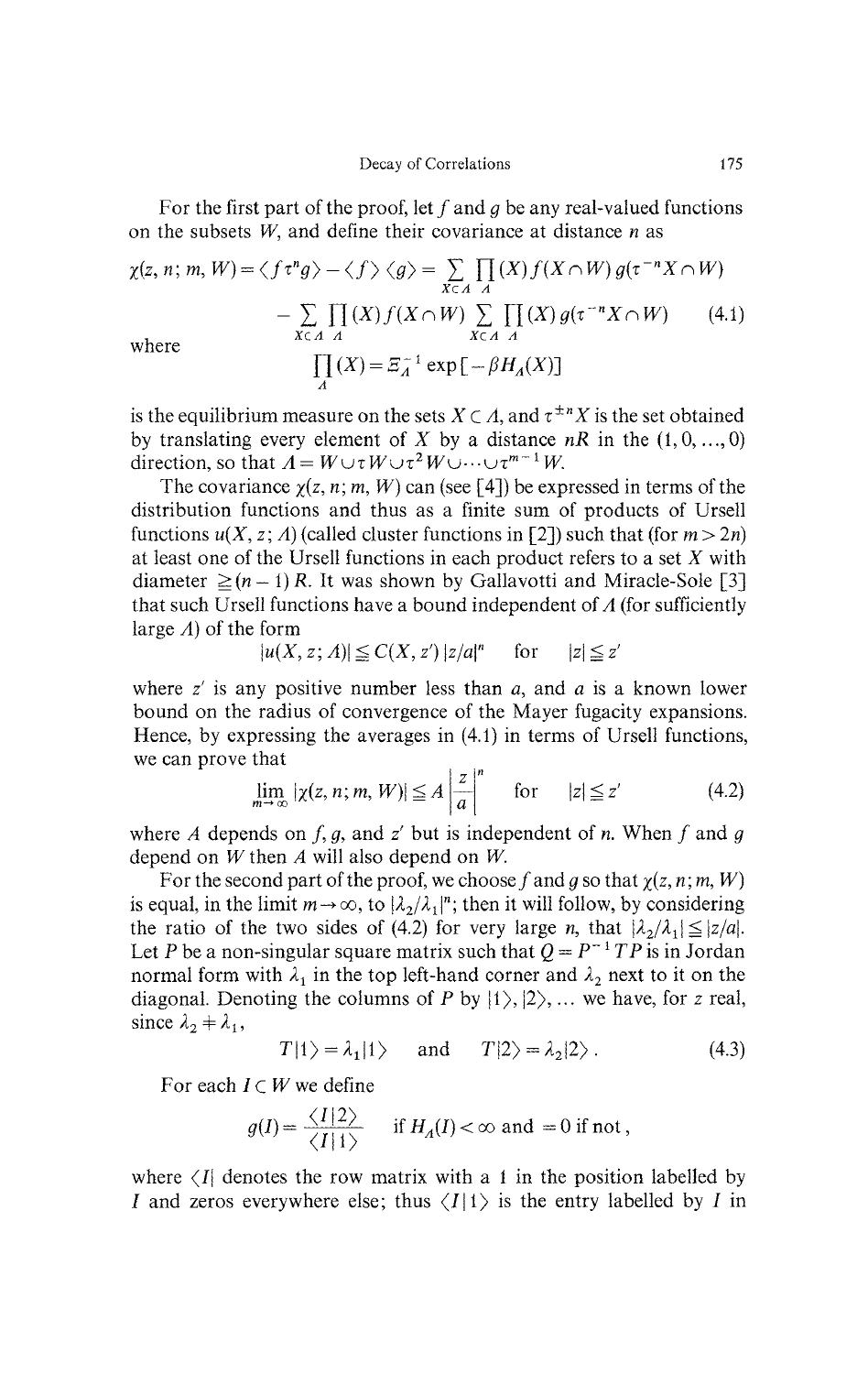176 O. Penrose and J. L. Lebowitz

the column matrix  $|1\rangle$ . We also define

$$
f(I) = \frac{\langle 2 | I \rangle}{\langle 1 | I \rangle}
$$
 if  $H_A(I) < \infty$  and = 0 if not,

where  $|I\rangle$  is the transpose of  $\langle I|$ , and  $\langle 1|, \langle 2|, \dots$  are the rows of  $P^{-1}$ , (which are proportional to the transposes of  $|1\rangle$ ,  $|2\rangle$ ,... if and only if *T* is symmetric). The Perron-Frobenius theorem guarantees that the denominators in  $f(I)$  and  $g(I)$  are not zero.

The usual transfer matrix methods  $[6, 11, 12, 16]$  give

$$
\chi(z,n;m,W)=\frac{\operatorname{tr}(FT^nGT^{m-n})}{\sum_r \lambda_r^m}-\frac{\operatorname{tr}(FT^m)\operatorname{tr}(GT^m)}{\left(\sum_r \lambda_r^m\right)^2}
$$

where  $F$  and  $G$  are diagonal matrices with entries

$$
\langle I|F|I\rangle = f(I) \langle I|G|I\rangle = g(I)\langle I|G|V\rangle.
$$

These matrices have the properties

$$
\begin{aligned} \langle 1 | F = \langle 2 | \\ G | 1 \rangle &= | 2 \rangle \end{aligned} \tag{4.4}
$$

since, for example,  $G|1\rangle = \sum_{I \subset W} |I\rangle g(I) \langle I|1\rangle = \sum_{I} |I\rangle \langle I|2\rangle = |2\rangle$ .

We can evaluate  $\chi(z, n; m, W)$  in the limit  $m \to \infty$  by using the formula

$$
\lim_{m \to \infty} \text{tr}(AT^{m-n})/\text{tr } T^m = \langle 1 | A | 1 \rangle \lambda_1^{-n}
$$

which holds (if  $z > 0$ ) for any  $2^{|W|} \times 2^{|W|}$  matrix A and is proved by noting that  $tr(AT^{m-n})$  is the sum of the diagonal elements of  $P^{-1}AT^{m-n}P$ this method gives

$$
\lim_{m \to \infty} \chi(z, n; m, W) = \langle 1 | FT^n G | 1 \rangle \lambda_1^{-n} - \langle 1 | F | 1 \rangle \langle 1 | G | 1 \rangle
$$
  
=  $(\lambda_2/\lambda_1)^n$  (z>0) (4.5)

by (4.4) and (4.3). Combining (4.5) with (4.2) and considering large values of *n* as indicated above, we complete the proof that  $|\lambda_2/\lambda_1| \leq z/a$ for all positive *z < a.*

# **5. Proof of Exponential Decay**

To see what is still necessary for a proof of exponential decay, consider the two-point Ursell function  $u(x, y; \Lambda)$  for some fixed z in D. Our result about the gap in the spectrum implies (see below for a proof) that

$$
\lim_{m \to \infty} |u(\mathbf{x}, \mathbf{y}; A)| \leq A e^{-\kappa |x_1 - y_1|}
$$
\n(5.1)

with  $\kappa$  independent of W (i.e. of  $L_2, ..., L_d$ ). To deduce that the infinite volume Ursell functions decay exponentially as  $x_1 - y_1$  becomes large,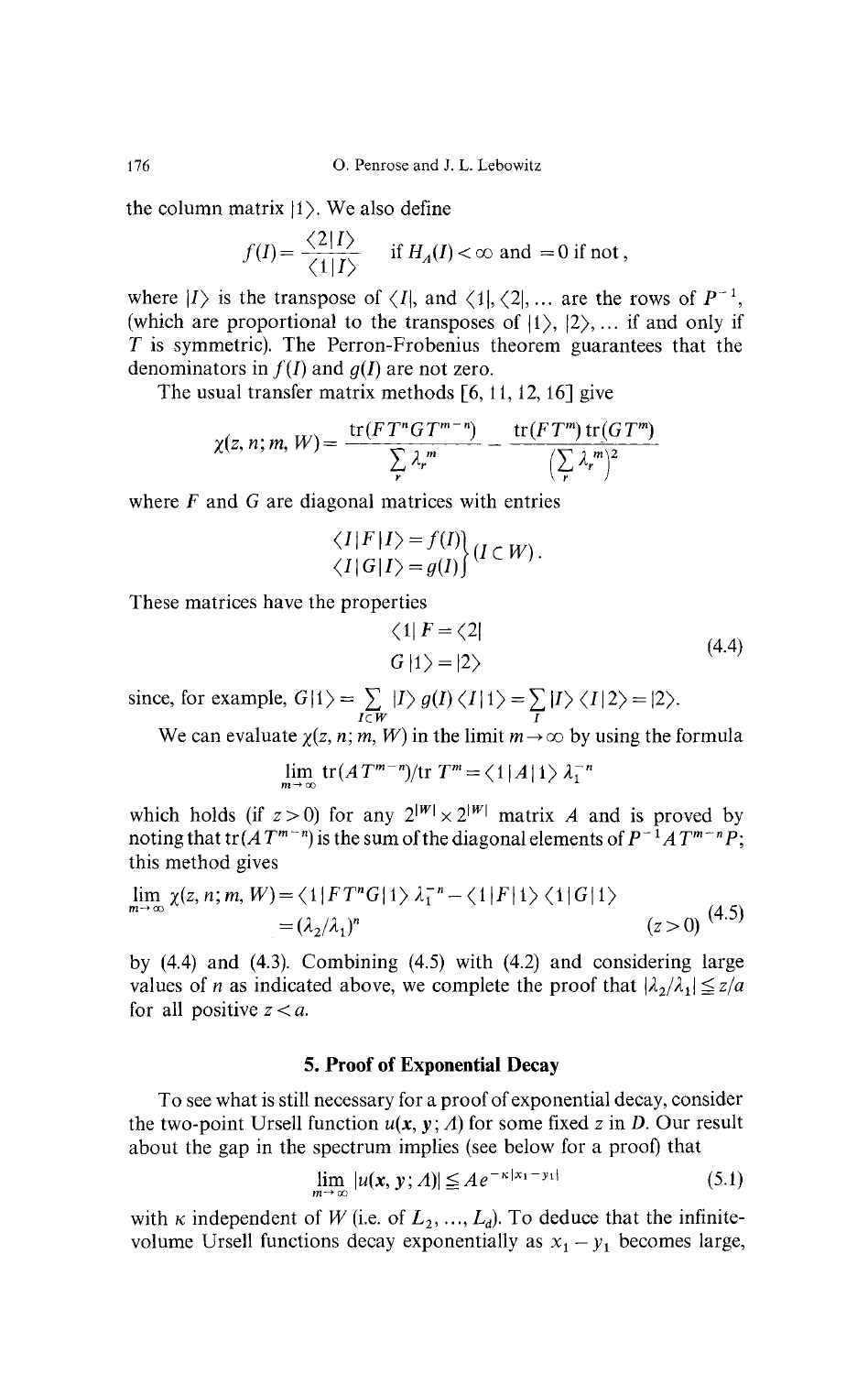we want to take a limit  $W \to \infty$  (i.e.  $L_2, ..., L_d \to \infty$ ) on both sides of (5.1) and we therefore want to ensure that *A* remains bounded in this limit. This will be done in Theorem 2. Unfortunately, our proof only works if the transfer matrix is symmetric, and to ensure this we restrict the range of interaction by taking  $R = 1$ . For example, in two dimensions this restricts us to nearest and next-nearest neighbor interactions (and hence to no more than four-body interactions).

We also want to prove exponential decay when  $|x_1 - y_1|$  stays finite but some other component of the separation, say  $|x_2 - y_2|$ , becomes large. Provided the Ursell functions are independent of the order in which the sides  $L_1, L_2, \ldots$  of our periodicity box tend to infinity, we can prove exponential decay in this case by reversing the roles of the  $L_1$  and  $L_2$ directions throughout, using a transfer matrix that transfers in the *L<sup>2</sup>* direction. On the other hand, if the Ursell functions do depend on the way the limit is taken, our theorem only proves exponential decay in a direction parallel to the direction of transfer. We know, since the Ursell functions are bounded on the real z-axis (cf.  $[17]$ ), that for any increasing sequence of boxes with  $L_1, ..., L_d \rightarrow \infty$  there will be a sub sequence on which the Ursell functions approach a limit, but this limit need not be the same for a sequence that starts with  $L_1 \rightarrow \infty$  as for one that starts with  $L_2 \rightarrow \infty$ .

**Theorem 2.** *Let Ξ (z) and E be as in Theorem 1, but with the range of interaction R restricted to be* 1: *and let z<sup>0</sup> be any positive element of E.* Let  $W_1, W_2, \ldots$  be an increasing sequence of "cross-sections" [i.e. cuboidal *subsets of*  $\mathbb{Z}^d$  having the form  $\{(1, x_2, ..., x_d): 0 \le x_i \le L_i - 1\}$  and select *a subsequence on which the limit*

$$
u(X) = \lim_{W \to \infty} \lim_{L_1 \to \infty} u(X, z_0; \Lambda)
$$

*exists. Then u(X) decays exponentially in the* (1,0,...,0) *direction; that is*

$$
\lim_{d_1(X) \to \infty} \frac{\ln |u(X)|}{d_1(X)} < 0 \quad \text{if} \quad |X| \ge 2 \tag{5.2}
$$

*where*  $d_1(X)$  *is the diameter of the projection of X on the*  $(1,0, \ldots, 0)$  axis.

**Corollary.** *If*  $u(X) = \lim_{x \to 0^+} u(X, z_0; A)$  exists, then Eq. (5.2) holds  $\mu_1, \ldots, L_d \rightarrow \infty$ *man d*(*x*), *replacing d*<sub>1</sub>(*x*).

*Proof.* We can  $\left[4\right]$  write  $u(A, z_0, A)$  as a finite sum of terms of the form

*<i><i>xx*</sub> *<i>x /<i>x***<sub>2</sub></del>** *x***<sub>***1***</sub>** *v***<sub>***1***</sub>** *d***<sub>***x***</sub>** *x***<sub>***1***</sub>** *d***<sub>***x***</sub>** *d***<sub>***x***</sub>** *d***<sub>***x***</sub>** *d***<sub>***x***</sub>** *d***<sub>***x***</sub>** *d***<sub>***x***</sub>** where  $(X, I_1, I_2)$  is a partition of *X* such that the largest  $(1, 0, ..., 0)$ coordinate in  $Y_1$  differs from the smallest in  $Y_2$  by at least  $a(X)/(s-1)$ , and  $\rho$ (...) denotes the usual distribution functions (often called correlation functions). Since  $\left|\mathcal{Q}(X; A)\right| \geq 1$  when  $z_0 > 0$ , it is sufficient to show that the quantity in square brackets is bounded above by  $|\lambda_2/\lambda_1|^n$  where  $n \geq d_1(X)/(s-1)$ . The proof of this fact is given in the following lemma.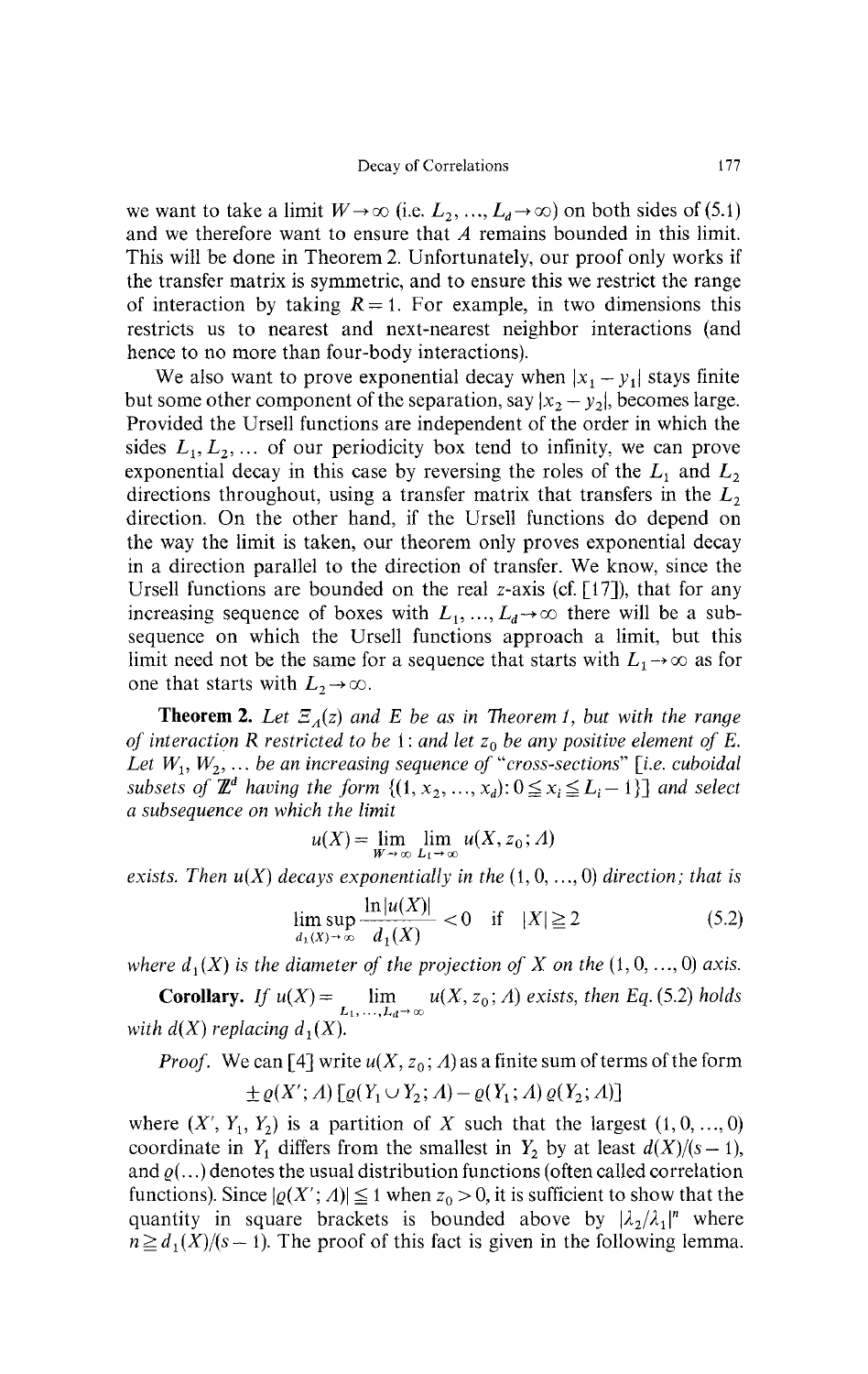**Lemma 4.** If  $Y_1, Y_2$  are two finite subsets of  $\mathbb{Z}^d$ , such that every *element of Y<sup>x</sup> has a smaller* (1,0, ...,0)-*coordinate than every element of* Y<sup>2</sup> , *then*

$$
|\varrho(Y_1 \cup \tau^n Y_2; \Lambda) - \varrho(Y_1; \Lambda) \varrho(\tau^n Y_2; \Lambda)| \leq (\lambda_2/\lambda_1)^n
$$

*Proof.* Let  $Y_1$  occupy the first  $k_1$  slices of A and  $Y_2$  the next  $k_2$ , i.e.

$$
Y_1 \subset W \cap \tau W \cap \dots \cap \tau^{k_1-1} W
$$
  

$$
Y_2 \subset \tau^{k_1} W \cap \tau^{k_1+1} W \cap \dots \cap \tau^{k_1+k_2-1} W.
$$

Then we have

$$
\varrho(Y_1; \Lambda) = \sum_{\substack{X \subset \Lambda \\ X \supset Y_1}} e^{-\beta H_A(X)} / \sum_{X \subset \Lambda} e^{-\beta H_A(X)}
$$
  
= tr(F T<sup>m-k</sup>)/tr T<sup>m</sup> \to \langle 1 | F | 1 \rangle \lambda\_1^{-k\_1} as m \to \infty

where  $F = F_0 T F_1 T \dots F_{k_1 - 2} T F_{k_1 - 1} T$  and  $F_i$  is a diagonal matrix with

$$
\langle I|F_i|I\rangle = \begin{cases} 1 & \text{if } \tau^i I \supset (Y_1 \cap \tau^i W) \\ 0 & \text{if not.} \end{cases}
$$

Similarly

where  
\n
$$
\varrho(T^{n}Y_{2}; \Lambda) = \text{tr}(T^{k_{1}+n}GT^{m-k_{1}-k_{2}-n})/\text{tr} T^{m} \to \langle 1 | G | 1 \rangle \lambda_{1}^{-k_{2}}
$$
\n
$$
G = G_{k_{1}} TG_{k_{1}+1} \dots TG_{k_{1}+k_{2}-1} T
$$

and  $G_i$  is a diagonal matrix with

$$
\langle I | G_i | I \rangle = \begin{cases} 1 & \text{if } \tau^i I \supset Y_2 \\ 0 & \text{if not.} \end{cases}
$$

Finally we have

$$
\lim_{m \to \infty} \varrho(Y_1 \cup \tau^n Y_2; \Lambda) = \lim_{m \to \infty} \text{tr}(FT^nGT^{m-k_1-k_2-n})/\text{tr } T^m
$$
  
=  $\langle 1 | FT^nG | 1 \rangle / \lambda_1^{k_1+k_2+n}$   
=  $\sum_r \langle 1 | F | r \rangle \lambda_r^n \langle r | G | 1 \rangle / \lambda_1^{k_1+k_2+n}$ 

since T, being symmetric, has a complete set of eigenvectors. Hence

$$
\lim_{m \to \infty} \left[ \varrho(Y_1 \cup \tau^n Y_2; \Lambda) - \varrho(Y_1; \Lambda) \varrho(\tau^n Y_2; \Lambda) \right] \n= \left| \sum_{r+1} \langle 1 | F | r \rangle \langle r | G | 1 \rangle \lambda_r^n / \lambda_1^{k_1 + k_2 + n} \right| \n\leq \left\{ \sum_{r+1} \left[ \langle 1 | F | r \rangle \right]^2 \sum_{r+1} \left[ \langle r | G | 1 \rangle \right]^2 \right\}^{1/2} |\lambda_2^n / \lambda_1^{k_1 + k_2 + n} |
$$
\n(5.3)

by the Schwarz inequality.

To estimate the right-hand side of (5.3) we introduce, for each  $k \times k$ real matrix *A*, the usual norm  $||A|| = \max_{p,q} |\langle p|A|q \rangle|$  where  $\langle p|$  and  $|q \rangle$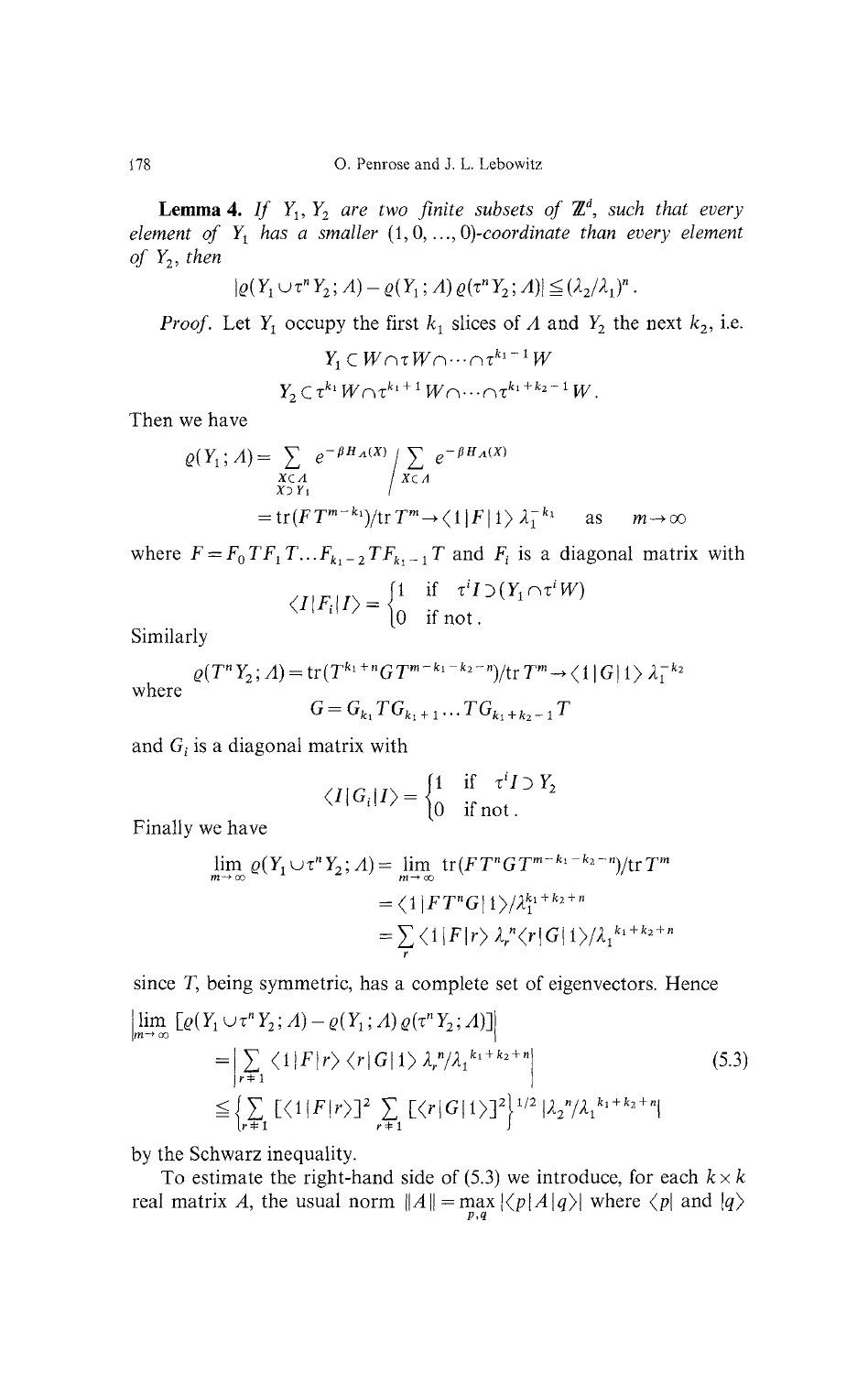are row and column vectors of unit Euclidean length. This norm has the property  $\|AB\| \leq \|A\| \|B\|$ . Since T is symmetric, the matrix P which diagonalizes *T* may be chosen to be real orthogonal, and then each left eigenvector  $\langle r \rangle$  is the transpose of the corresponding right eigenvector  $|r\rangle$ . Hence we obtain

$$
\sum_{r+1} |\langle 1|F|r\rangle|^2 \leq \sum_{r} \langle 1|F|r\rangle \langle r|F|1\rangle
$$
  
=  $\langle 1|F^2|1\rangle \leq ||F||^2$   
 $\leq ||F_0|| ||T|| ||F_1|| ||T|| \dots ||F_{k_1-1}|| ||T||$   
 $\leq \lambda_1^{k_1}$ 

since *F* is symmetric and  $||T|| = \lambda_1$ ,  $||F_i|| = 1$ . Using this and the analogous estimate for  $\sum_{r=1} |\langle r|G|1\rangle|$  in (5.2) we obtain

$$
\lim_{m\to\infty}\left[\varrho(Y_1\cup\tau^nY_2; \varLambda)-\varrho(Y_1; \varLambda)\varrho(\tau^nY_2; \varLambda)\right]\leq \lambda_1^{k_1}\lambda_1^{k_2}|\lambda_2^n/\lambda_1^{k_1+k_2-n}|
$$
  
=  $|\lambda_2/\lambda_1|^n$ .

This completes the proof of the lemma.

A more concise version of the argument based on (5.3) is this:

$$
\left|\lim_{m\to\infty}\left[\varrho(Y_1\cup\tau^nY_2; \varLambda)-\varrho(Y_1; \varLambda)\varrho(\tau^nY_2; \varLambda)\right|\right|
$$
  
=  $|\langle 1| F(T-|1\rangle \lambda_1 \langle 1|)^n G|1\rangle/\lambda_1^{k_1+k_2+n}|$   
 $\leq ||F|| ||T-|1\rangle \lambda_1 \langle 1| ||^n ||G||/\lambda_1^{k_1+k_2+n}$   
 $\leq |\lambda_2/\lambda_1|^n$ 

since  $\|T - \{1\} \lambda_1 \langle 1| \| = |\lambda_2|$ . This shows why we need a symmetric *T*; for if  $T - |1\rangle \lambda_1 \langle 1|$  were non-symmetric then its norm could greatly exceed its largest eigenvalue *λ<sup>2</sup> .*

## **6. Potentials of Longer Range**

In what follows we shall apply our lemmas about subharmonic functions directly to the infinite-volume Ursell functions (or more general covariances) to study their decay properties. The idea is contained in the following lemma:

**Lemma 5.** Let S be any positive integer and  $f(X; z)$  be a function of  $X = \{x^{(1)}, ..., x^{(s)}\}$  with  $x^{(i)} \in \mathbb{Z}^d$  or  $\mathbb{R}^d$ , and of  $z \in D$  where D is a region *in the complex plane, such that*

(i) for any fixed X, the function  $f(X, z)$  is analytic in z throughout D,

(ii)  $|f(X; z)| \leq 1$ .

*Let S(X) be some positive-valued function of X which goes to infinity as*  $d(X) \rightarrow \infty$  *[e.g. S(X) could be d(X) itself, or the length of the shortest path connecting all points in* X]. *Finally, let A be any smooth arc in D.*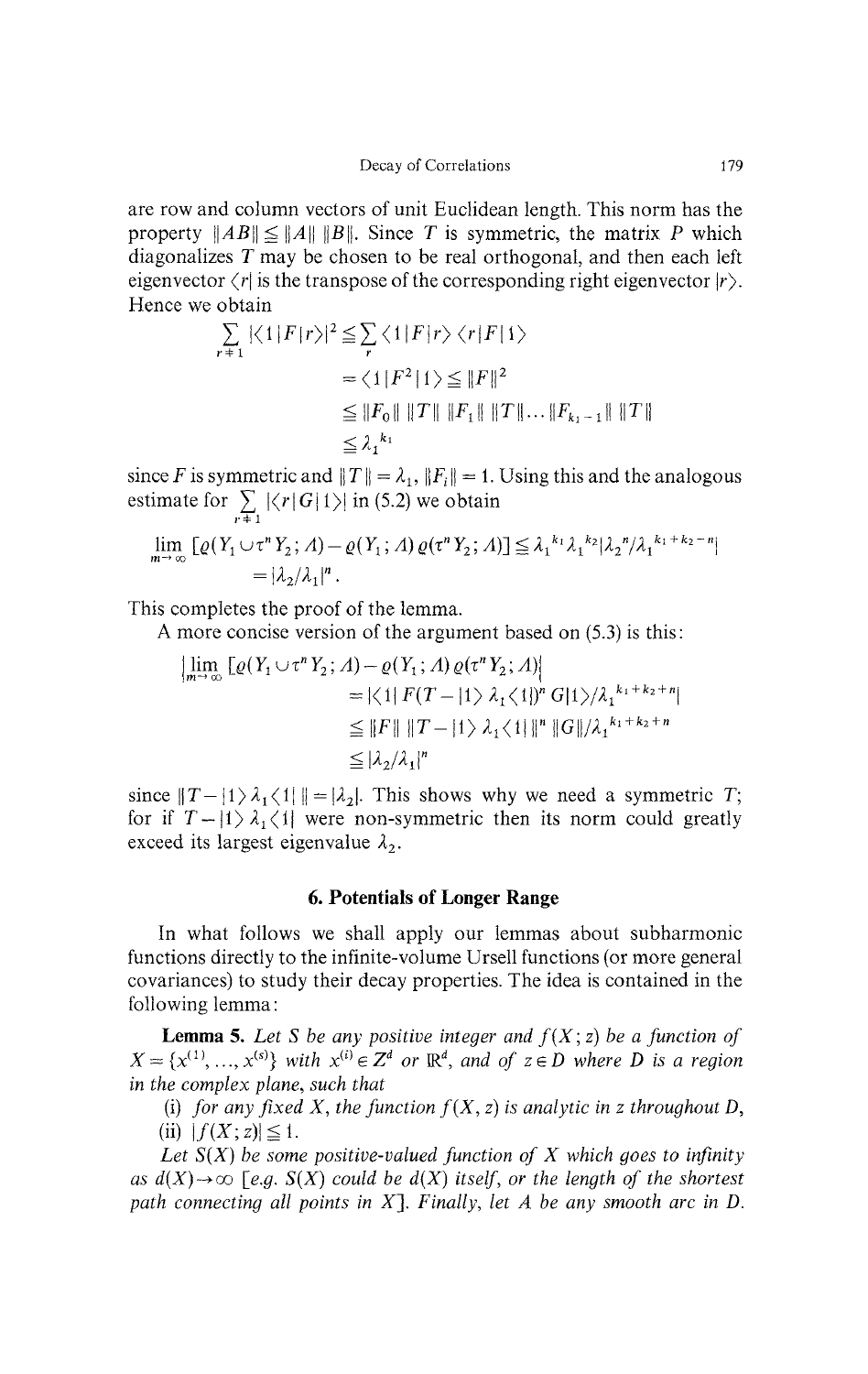*Then*

(a) if 
$$
\limsup_{S(X) \to \infty} \frac{\ln |f(X; z)|}{S(X)} < -\kappa
$$
 for almost all  $z \in A$ 

*\n\f(X;z)\*

*where K is a positive number, then*

$$
\lim_{S(X) \to \infty} \frac{\ln|f(X; z)|}{S(X)} < 0 \quad \text{for all } z \in D,
$$
  
(b) if 
$$
\lim_{d(X) \to \infty} \frac{\ln|f(X; z_0)|}{S(X)} = 0 \quad \text{for some } z_0 \in D
$$

*then*

$$
\lim_{S(X)\to\infty} \frac{\ln|f(X;z)|}{S(X)} = 0 \quad \text{for almost all } z \in A.
$$

*Proof.* Since  $\ln(f(X; z))$  is a non-positive subharmonic function of z for  $z \in D$ , the Statements (a) and (b) are direct consequence of Lemma 1 and its corollary.

To apply this lemma, we need some kind of upper bound on the infinite-volume Ursell function  $u(X, z)$  or whatever other function we are interested in. For example suppose we know an upper bound  $|u(X,z)| \le M(X)(z \in D)$  such that  $\ln M(X)/S(X) \to 0$  as  $d(X) \to \infty$ . Then our lemma applied to the function  $f(X; z) = u(X; z)/M$ , tells us that if  $u(X, z)$  decays exponentially as  $exp[-\kappa S(X)]$  on some arc in *D* then it does so throughout *D.* Conversely, if there is a z in *D* such that *u(X, z)* decays more slowly than  $exp[-\kappa S(X)]$ , however small we choose  $\kappa$ , then it decays slower than exponentially at almost all points on any arc *A* in *D;* in particular, it decays slowly at almost all points on the real axis contained in *D.*

# *Ising Spin System with Ferromagnetic Pair Interaction*

Our first application of the lemma is to a lattice system in which  $\phi(X) \leq 0$  when *X* contains two sites and  $\phi(X) = 0$  if *X* contains more than two sites. This system is isomorphic to an Ising spin system with ferro magnetic pair interactions  $J(x, y) = -\frac{1}{4}\phi(x, y)$  and external field *h* =  $(\ln z)/2\hat{\beta}-\frac{1}{4}\sum_{x}\phi(x,0)$ , i.e.  $z=z_0e^{2\beta h}$  where  $z_0 = \exp[-\frac{1}{2}\beta\sum_{x}\phi(x,0)]$ . The lemma enables us to dispense with the condition  $R = 1$ , which we had to impose in Theorem 2 to make the transfer matrix symmetric.

It is known [21] that the infinite-volume Ursell functions exist for this system and are independent of boundary conditions for all positive  $\beta$  when  $h \neq 0$  and for all positive  $\beta < \beta_c$  when  $h = 0$ , where  $\beta_c$ is the reciprocal of the temperature at which spontaneous magnetization sets in. It is also known [1] that when the interaction has finite range the Ursell functions decay exponentially for all positive  $\beta$  when  $h \neq 0$ . For *h = 0* Gallavotti and Miracle-Sole [3] proved exponential decay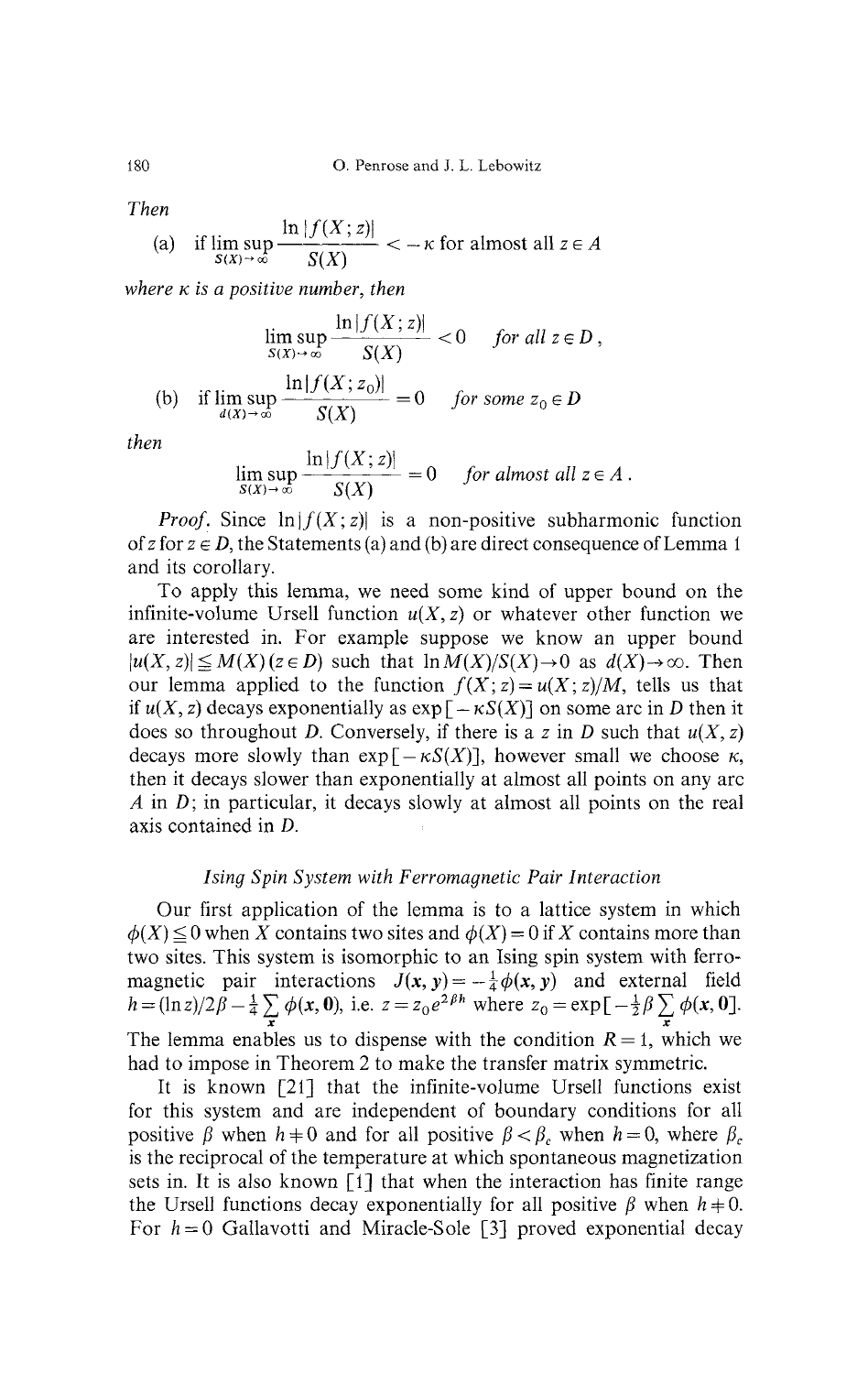Decay of Correlations 181

of the correlations at sufficiently small values of *β,* i.e. *β < β'* where *β'* is much smaller than  $\beta_c$ . It is now possible by the use of our lemma to extend this result to larger values of  $\beta$ , those satisfying  $\beta < \beta''$ , where  $\beta'$ is the smallest reciprocal temperature at which the point  $h = 0$  (i.e.  $z = z_0$ ) is a limit point of zeros of  $\overline{Z}_A$ . One would expect to find  $\beta'' = \beta_c$ , though this has never been proven; at any rate the Gallavotti-Miracle result shows that  $\beta'' \geq \beta'$ . To accomplish this extension, we need a bound of the form  $|u(X, z)| < M(|X|)$  for  $z \in D$  where *D* is a region containing the point  $z = z_0$ . Such a bound can be obtained either from the work of Lebowitz and Penrose [1] or more elegantly [18] from a theorem of Lieb and Ruelle [7]. We shall not go into any detail here since a similar result, giving stronger decay properties of the Ursell functions, was recently obtained by Duneau, Iagolnitzer and Souillard [19] using a method which does not use subharmonicity arguments. Their method does, however, use the Lieb-Ruelle theorem for proving that the Ursell functions are bounded in a suitable domain. We refer the reader to their paper for further details.

As an application of Part (b) of our Lemma we shall prove the *absence* of exponential decay of the Ursell functions at small values of z for lattice systems for which the two-body part of the interaction potential decays with distance more slowly than any exponential  $$ for example an interaction proportional to  $r^{-6}$ . (In our earlier note [5] we stated that the two-body interaction potential must have constant sign at large distances, but this restriction is unnecessary.) The result can also be proved for continuous systems (for pair interactions, at least) but we shall, for simplicity, only consider explicitly the lattice case and the two-point Ursell function here.

**Theorem 3.** *In a lattice system for which the two-body part of the interaction potential satisfies*

$$
\limsup_{d(x,y)\to 0}\frac{\ln|\phi(x,y)|}{d(x,y)}=0
$$

*where*  $d(x, y)$  means  $\max_i |x_i - y_i|$ , there exists a positive number a such *that the infinite-volume two-point Ursell function u({x,y},z) satisfies*

$$
\limsup_{d(x, y) \to \infty} \frac{\ln |u(\{x, y\}, z)|}{d(x, y)} = 0
$$

*d(x,y) for almost all fugacities z satisfying* 0 < z < α.

*Proof.* In Lemma 5 we take  $s = 2$  and D any region which contains  $z = 0$  and whose closure is contained within the set  $\{z : |z| \le a\}$  where *a* is any one of the known lower bounds on the radius of convergence of the Mayer fugacity expansion (for Ref. see [3]). Then we can take

$$
f({x, y}, z) = u({x, y}, z)/z2 M
$$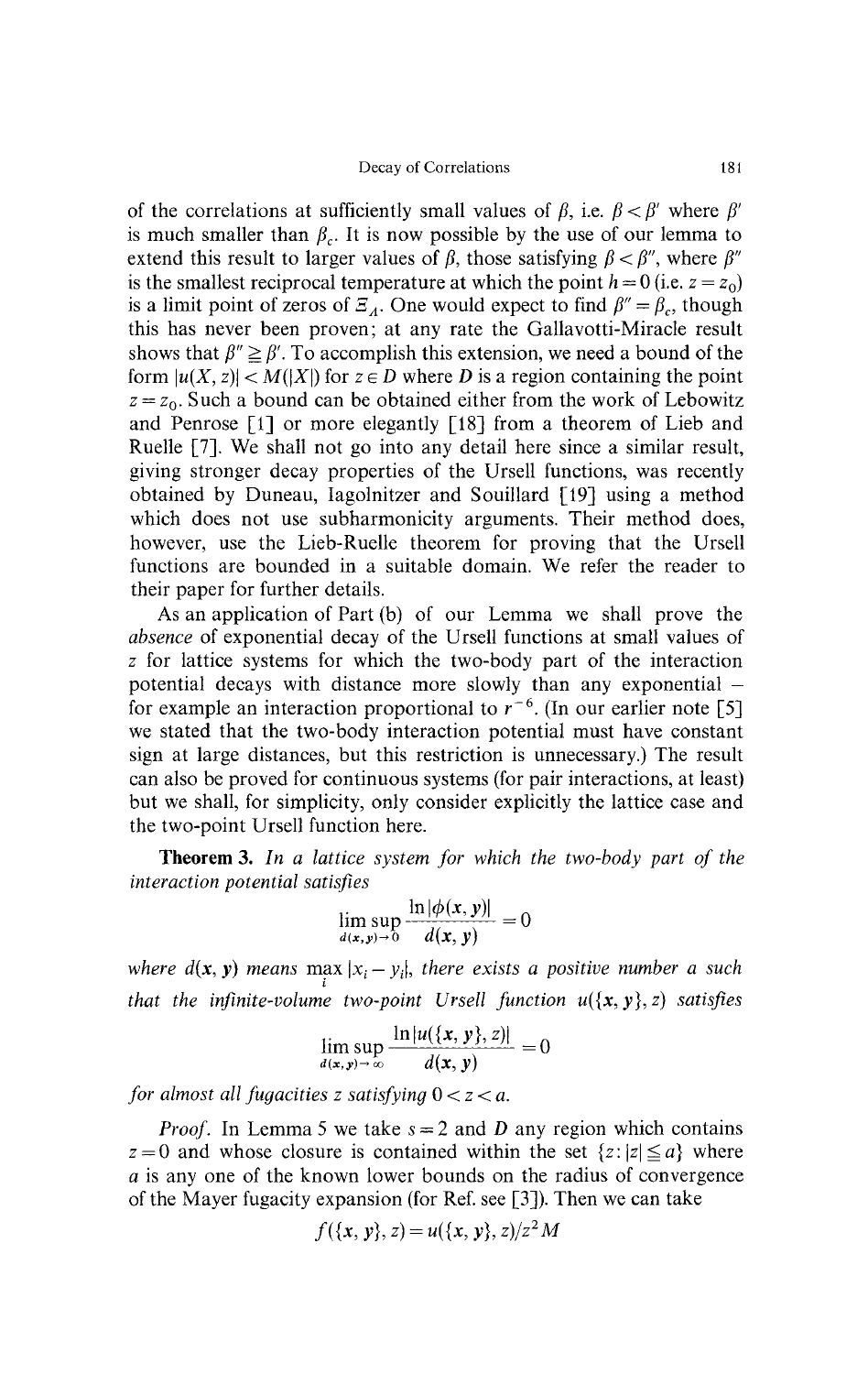where *M* is the upper bound on  $u({x, y}, z)/z^2$ , independent of x and y, given in [2] or [3]. By continuity at  $z = 0$ , we have from the Mayer series formula

$$
f({x, y}, 0) = M^{-1} [\exp(-\beta \phi(x, y)) - 1].
$$

Applying Part (b) of Lemma 4, with  $S(X) = d(X)$  and  $z_0 = 0$ , we complete the proof of Theorem 3.

Like its predecessor, Theorem 3 can be strengthened in the case of ferromagnetic pair interactions.

**Theorem 4.** *In an I sing ferromagnet for which*

$$
\limsup_{d(x, y) \to \infty} \frac{\ln |J(x, y)|}{d(x, y)} = 0
$$

*the infinite-volume two-point Ursell function*  $u(\{x, y\}; z)$  *satisfies* 

$$
\lim_{d(x,y)\to\infty}\frac{\ln u(\{x,y\},z)}{d(x,y)}=0
$$

*at all positive values of z: that* is, *all real values of the magnetic field.*

*Proof.* The inequalities of Griffiths, Hurst, and Sherman [8] show that the two-point Ursell function at fixed  $x, y$  does not decrease as the magnitude of the (real) magnetic field decreases. We have shown in Theorem 3, however, that the rate of exponential decay in this Ursell function is zero for almost all sufficiently small  $z$  – i.e. almost all sufficiently large negative *h.* Therefore the GHS inequalities imply that it is zero at all negative values of *h* and at 0 too. By symmetry under the reversal of *h,* it is also zero at all positive values of *h.* This completes the proof of Theorem 4.

### **7. Discussion**

1. The main result in Lemma 2 is the proof of Part(ii), that  $\ln|\lambda_2|$ | is subharmonic. This result is not specific to transfer matrices, nor to the second largest eigenvalue *λ<sup>2</sup> .* In fact if *T(z)* is any compact operator on a Banach space, which depends analytically on z when z lies in a Region D of the complex plane, and if  $\lambda_1(z)$ ,  $\lambda_2(z)$ , ... are its eigenvalues arranged in decreasing order of magnitude, then for any fixed integer s the function  $\ln |\lambda_1(z) \lambda_2(z) ... \lambda_s(z)|$  is subharmonic for z in D. The proof is similar to that of part (ii) of Lemma 2: if  $\lambda_r(z_0) \dots \lambda_t(z_0)$  are the eigenvalues with modulus equal to  $\lambda_s(z_0)$  we show that  $f(z) = \lambda_r(z) \lambda_{r+1}(z) \ldots \lambda_t(z)$ is an analytic function of *z* in some neighborhood  $z_0$ , hence that  $ln|f(z_0)|$ is no greater than the average of  $ln|f(z)|$  over a small circle centered at  $z_0$ , and the result follows. Parts (i) and (iii) of Lemma 2 also have natural analogues for compact operators.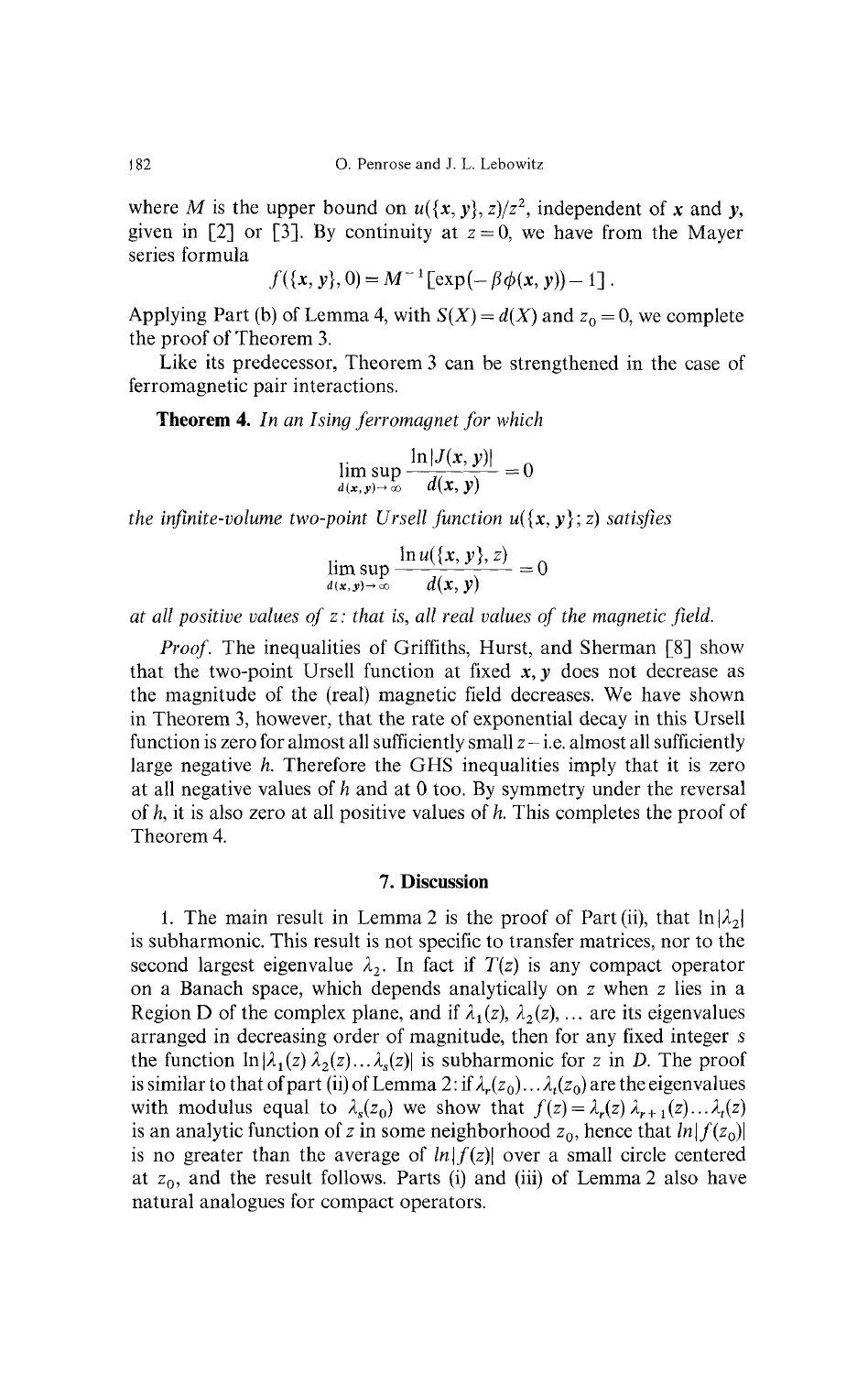The resulting generalization of Lemma 2 is practically the same as the one used by Guerra, Rosen, and Simon [21] in their proof that for suitable boundary conditions the  $P(\varphi)_2$  Euclidean field with  $P(\varphi) = a\varphi^4$  $h + b\varphi^2 - h\varphi$ ,  $a > 0$  and  $h > 0$  has a non-zero mass gap. This field is analogous to a two-dimensional Ising ferromagnet with nearest neighbor interactions in a finite external magnetic field. There were however great additional technical difficulties in the field theory case since there is no simple proof, analogous to that given in section 4, for the existence of a gap at small fugacities (high magnetic fields) independent of the boundary conditions on the transfer matrix.

2. In our results involving the transfer matrix in Sections 3-5 we restricted ourselves to periodic boundary conditions. In general the transfer matrix method is applicable to a cubodial domain *A* with arbitrary boundary conditions  $b<sub>1</sub>$  on the faces of  $A$  perpendicular to the direction of transfer (the planes  $x_1 = 0$  and  $x_1 = L_1 - 1$  in our notation) and boundary conditions  $b_w$ , which are invariant under  $\tau$ , on the other faces. Writing such boundary conditions as  $b_A = (b_1, b_w)$  it seems essential for the results of Section 3 (subharmonicity of  $\ln|\lambda_2/\lambda_1|$  in the Region E) to use periodic boundary conditions for  $b_1$ ; for only then does Eq. (3.1),  $\mathcal{Z}_A = \sum_i \lambda_i^m$ , hold. The eigenvalues  $\lambda_i$  will, of course, *i* depend on *W* and  $b_w$  as well as on z. The theorems proven in Sections 3–5 then hold (with the appropriate change in the definition of the Region E) for arbitrary  $b_w$ . A further relaxation of the conditions is that in order to obtain exponential decay in the  $x_1$ -direction we need require in Section 5 that the range of interactions be 1 only in the  $x_1$ -direction. To obtain true exponential decay we need of course the restrictions and additional unproven assumptions discussed in Section 5. How to dispense with these remains an open question.

3. Our analysis in Section 6 does not assume any particular boundary conditions, i.e. it holds for all equilibrium states whose Ursell functions satisfy the appropriate analyticity and boundedness conditions. Hence it applies in particular to the nearest-neighbor planar Ising antiferro magnet studied by Brascamp and Kunz [22]. They showed that at low temperatures there is an annulus, centered at the origin of the z plane and containing the zero-magnetic-field point  $z = z_0$ , within which the infinite-volume Ursell distribution functions obtained using 'alternating boundary conditions' are bounded and unique. This is therefore a further case in which our Lemma 5 could be applied.

4. We have only considered subharmonicity in the fugacity plane here, but very similar results can be obtained for any other parameter in the function *βH,* for example the inverse temperature *β.* There are even some generalizations using spaces of many complex variables.